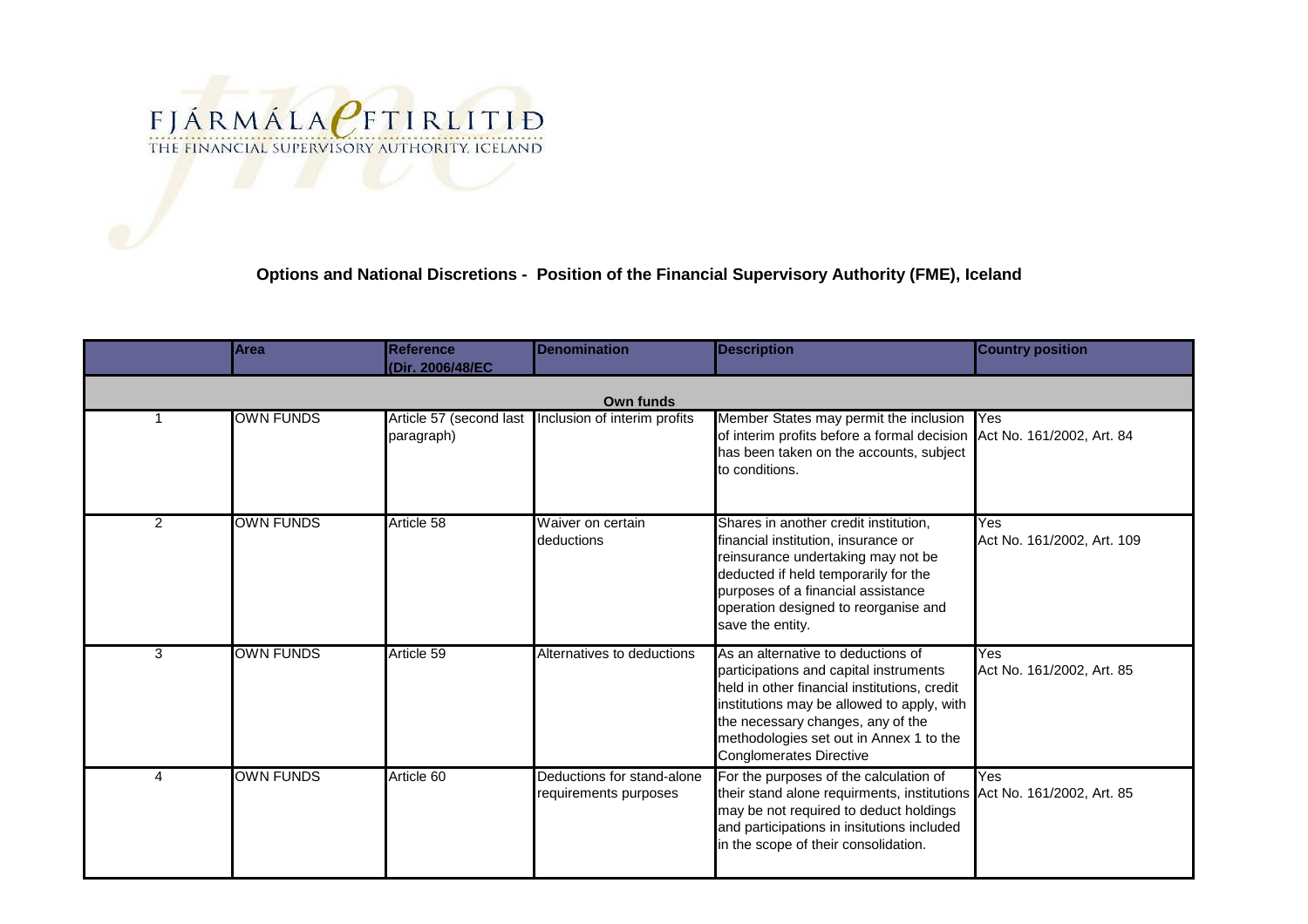| 5 | <b>OWN FUNDS</b> | Articles 61, 63.1, 64.3 List of own funds<br>and 65 |                                                                                                                           | The list of own funds elements in the<br>Directive is a maximum, both in items<br>and amounts. Member States may<br>choose not to admit certain elements or<br>to applied lower ceilings. They can add<br>further deductions. Member states may<br>choose to accept other elements of own<br>funds different from those in Article 57,<br>subject to conditions. Finally they can<br>decide on the possible inclusion of<br>cumulative preferential shares and<br>subordinated loan capital and on the<br>inclusion of certain elements normally<br>accounted for as assets, when they bear<br>a credit ("negative") sign. | Articles 61: Yes<br>Article 63.1: No<br>Article 64.3: Yes<br>Article 65: Yes |
|---|------------------|-----------------------------------------------------|---------------------------------------------------------------------------------------------------------------------------|----------------------------------------------------------------------------------------------------------------------------------------------------------------------------------------------------------------------------------------------------------------------------------------------------------------------------------------------------------------------------------------------------------------------------------------------------------------------------------------------------------------------------------------------------------------------------------------------------------------------------|------------------------------------------------------------------------------|
| 6 | <b>OWN FUNDS</b> | Article 13.2<br>Dir. 2006/49/EC                     | Alternative form of<br>calculation for investment<br>firms not providing certain<br>services and applieding<br>Article 21 | Investment firms that, in view of the<br>services they provide, are allowed to<br>calculate their own funds as a percentage<br>of the turnover of the previous year<br>(Article 21), may be also authorised to<br>apply a definition of own funds other than<br>that prescribed by Directive 2006/48/EC.                                                                                                                                                                                                                                                                                                                   | <b>No</b>                                                                    |
|   | <b>OWN FUNDS</b> | Article 13.5<br>Dir. 2006/49/EC                     | Flexibility in the composition<br>of own funds for investment<br>firms makig use of the<br>option in Article 13.2         | If an institution is calculating its own<br>funds in accordance with the alternative<br>offered in Article 13.2 of directive<br>2006/49/EC, it can be allowed to<br>substitute subordinated loans by other<br>elements described in Article 57 of<br>directive 2006/48/EC, mainly as Tier 2.                                                                                                                                                                                                                                                                                                                               | <b>No</b>                                                                    |
| 8 | <b>OWN FUNDS</b> | Article 14<br>Dir. 2006/49/EC                       | <b>Excess of subordinated</b><br>capital                                                                                  | The Competent Authorities may allow<br>investment firms to hold subordinated<br>capital in excess of ordinary thresholds,<br>up to certain limits.                                                                                                                                                                                                                                                                                                                                                                                                                                                                         | <b>No</b>                                                                    |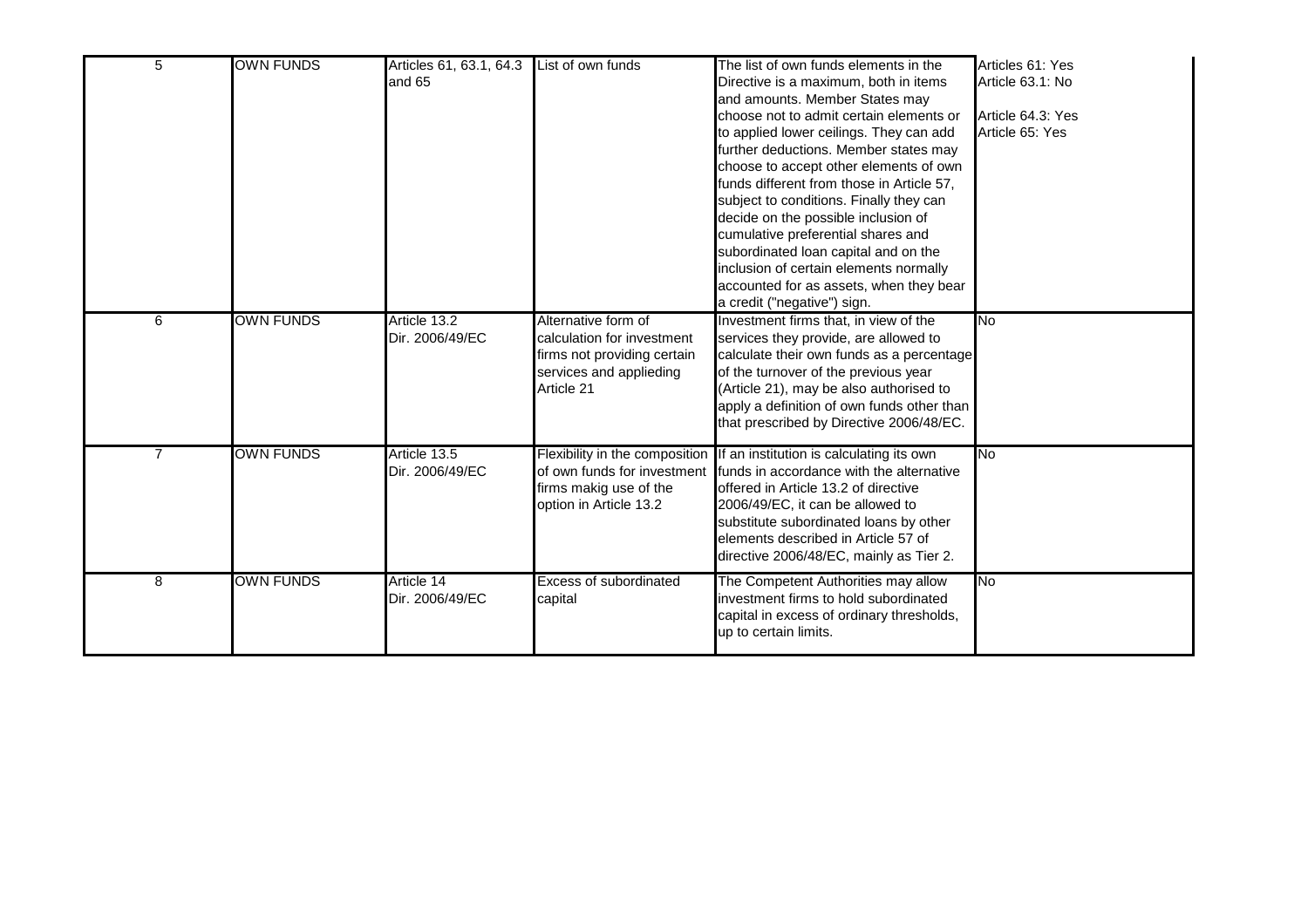|    | Scope of application                  |                                         |                                                     |                                                                                                                                                                                                                                                                                                               |                                   |  |  |  |  |
|----|---------------------------------------|-----------------------------------------|-----------------------------------------------------|---------------------------------------------------------------------------------------------------------------------------------------------------------------------------------------------------------------------------------------------------------------------------------------------------------------|-----------------------------------|--|--|--|--|
| 9  | <b>SCOPE OF</b><br><b>APPLICATION</b> | Article 69.1                            | Individual waiver for<br>subsidiaries               | Member States may grant individual<br>institutions which are subsidiaries within a<br>group, subject to the fulfilment of certain<br>conditions, an exemption from individual<br>requirements. The same applies where<br>the parent company is a financial holding<br>company.                                | <b>No</b>                         |  |  |  |  |
| 10 | <b>SCOPE OF</b><br><b>APPLICATION</b> | Article 69.3                            | Individual waiver for parent<br>credit institutions | Member States may grant individual<br>institutions which are the parent company Rules No. 215/2007, Art. 85.3<br>within a group, subject to the fulfilment of<br>certain conditions, an exemption from<br>individual requirements.                                                                            | Yes                               |  |  |  |  |
| 11 | <b>SCOPE OF</b><br><b>APPLICATION</b> | Article 70                              | Solo consolidation                                  | Member States may allow, on a case-by-<br>case basis, for the purpose of the<br>calculation of the individual requirements<br>of the parent institution, and subject to<br>certain conditions, the incorporation of<br>subsidiaries whose material exposures or<br>liabilites are all to that parent company. | Yes<br>Act No. 161/2002, Art. 109 |  |  |  |  |
| 12 | <b>SCOPE OF</b><br><b>APPLICATION</b> | Article 72.3                            | <b>Exemption from Pillar III</b>                    | The Competent Authorities may decide to N/A<br>exempt, fully or partially, a credit<br>institution from Pillar III requirements<br>provided such institution is included within<br>a group complying with comparable<br>disclosures on a consolidated basis in a<br>third country.                            |                                   |  |  |  |  |
| 13 | <b>SCOPE OF</b><br><b>APPLICATION</b> | Article 73.1                            | <b>Exemption from</b><br>consolidation              | Member States may decide that, if certain Yes<br>conditions are met, some subsidiaries<br>need not be included in consolidation.                                                                                                                                                                              | Act No. 161/2002, Art. 109        |  |  |  |  |
| 14 | <b>SCOPE OF</b><br><b>APPLICATION</b> | Articles 22, 24 & 25<br>Dir. 2006/49/EC | Consolidated waiver for<br>investment firms         | A group of investment firms may be<br>exempted from consolidated capital<br>requirements, on a case-by-case basis,<br>provided conditions are met.                                                                                                                                                            | Yes<br>Act No. 161/2002, Art. 109 |  |  |  |  |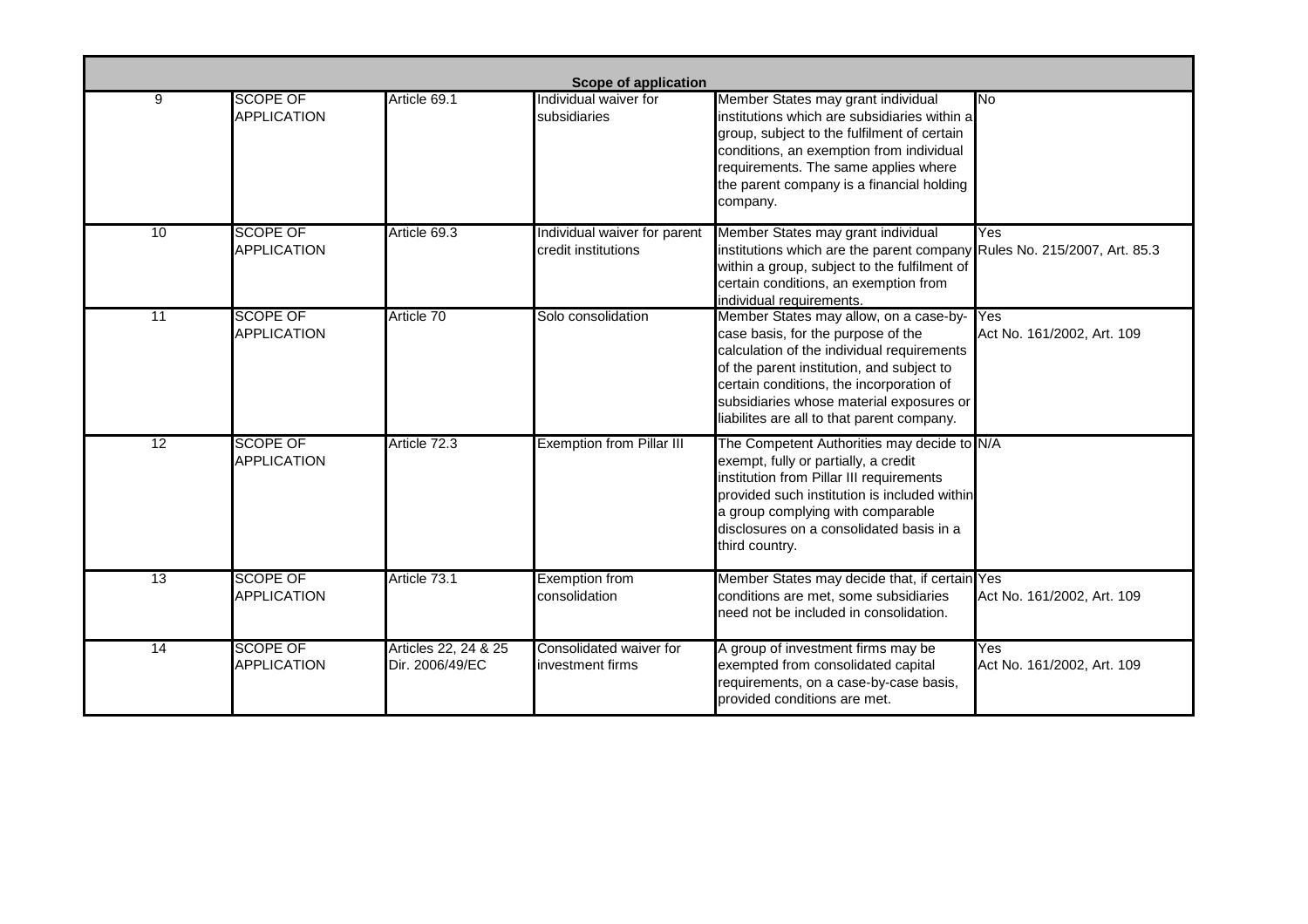| <b>COUNTERPARTY RISK IN DERIVATIVES AND OTHER EXPOSURES</b> |                                                                                            |     |                                                                                                                                       |                                                                                                                                                                                                                                                                                                                                            |                                   |  |  |  |
|-------------------------------------------------------------|--------------------------------------------------------------------------------------------|-----|---------------------------------------------------------------------------------------------------------------------------------------|--------------------------------------------------------------------------------------------------------------------------------------------------------------------------------------------------------------------------------------------------------------------------------------------------------------------------------------------|-----------------------------------|--|--|--|
| 15                                                          | <b>COUNTERPARTY RISK Annex III, Part 3</b><br>IN DERIVATIVES AND<br><b>OTHER EXPOSURES</b> |     | Alternative template for the<br>value in certain cases                                                                                | For institutions complying with certain<br>calculation of potential future requirements in their trading activities in<br>commodities, gold and other products,<br>Member States may allow percentages<br>for the calculation of potential future value<br>other than the general ones.                                                    | Yes, but of no material relevance |  |  |  |
| 16                                                          | COUNTERPARTY RISK Annex III, Part 6, Para.<br>IN DERIVATIVES AND<br><b>OTHER EXPOSURES</b> |     | Higher value of coefficient<br>the exposure value of<br>certain contracts)                                                            | Member States may set a value for<br>Alpha (multiplier to calculate coefficient Alpha higher than 1.4.                                                                                                                                                                                                                                     | Yes, but of no relevance to date  |  |  |  |
| 17                                                          | COUNTERPARTY RISK Annex III, Part 6, Para.<br>IN DERIVATIVES AND<br><b>OTHER EXPOSURES</b> | 112 | Internal determination of the<br>value of coeficient Alpha<br>(multiplier to calculate the<br>exposure value of certain<br>contracts) | Member States may allow institutions to<br>calculate Alpha internally, subject to a<br>floor of 1.2.                                                                                                                                                                                                                                       | Yes, but of no relevance to date  |  |  |  |
| 18                                                          | COUNTERPARTY RISK Annex III, Part 7c (ii)<br>IN DERIVATIVES AND<br><b>OTHER EXPOSURES</b>  |     | Calculation<br>to-gross ratio'                                                                                                        | At the discretion of Competent<br>(separate/aggregate) of 'net- Authorities, credit institutions may use<br>either separate calculation or aggregate<br>calculation when calculating the 'net-to-<br>gross ratio'. If Member States permit<br>credit institutions a choice of methods,<br>the method chosen is to be used<br>consistently. | Yes, but of no relevance to date  |  |  |  |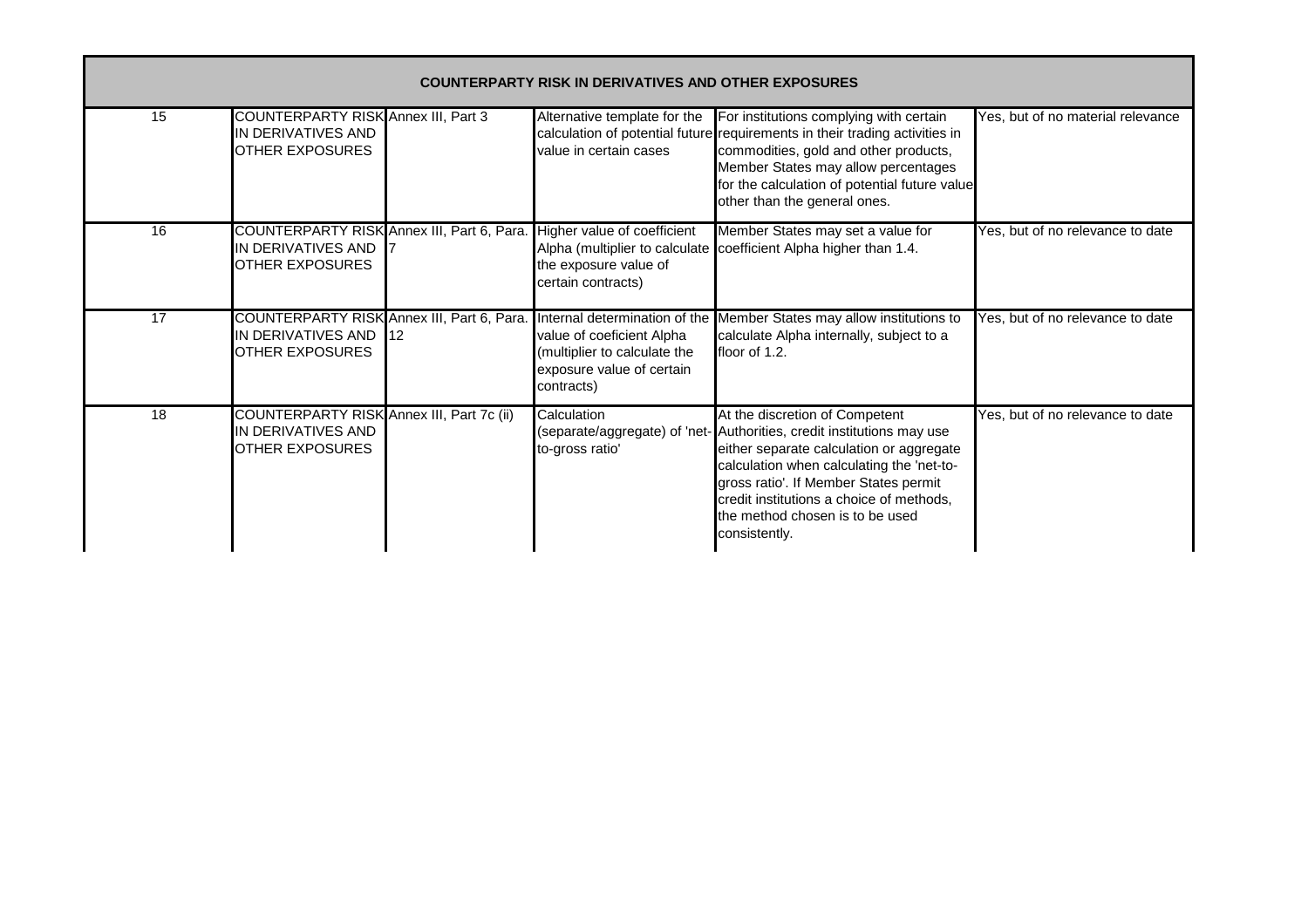| <b>STANDARDISED APPROACH</b> |                                        |                                              |                                                                                     |                                                                                                                                                                                                                                                                                                                                                                            |                                               |  |  |  |
|------------------------------|----------------------------------------|----------------------------------------------|-------------------------------------------------------------------------------------|----------------------------------------------------------------------------------------------------------------------------------------------------------------------------------------------------------------------------------------------------------------------------------------------------------------------------------------------------------------------------|-----------------------------------------------|--|--|--|
|                              |                                        |                                              |                                                                                     |                                                                                                                                                                                                                                                                                                                                                                            |                                               |  |  |  |
| 19                           | <b>STANDARDISED</b><br><b>APPROACH</b> | Article 80.3 & Annex<br>VI, Part 1, Para. 23 | credit institutions                                                                 | Risk-weighting exposures to Member States may choose between two<br>alternative methods for risk-weighting<br>exposures to credit institutions: (a) on the<br>basis of the risk-weight of the<br>corresponding central government and<br>(b) on the basis of the credit assessment<br>of the institution itself.                                                           | Yes, option a)<br>Rules No. 215/2007, Art. 15 |  |  |  |
| 20                           | <b>STANDARDISED</b><br><b>APPROACH</b> | Article 80.7                                 | Exemption of intra-group<br>exposures from risk-<br>weighted exposures              | If certain conditions are met, the<br>Competent Authorities may assign a 0%<br>risk-weight on exposures not forming part<br>of "own funds" of a credit institution to its<br>parent undertaking, its subsidiary, a<br>subsidiary of its parent undertaking or an<br>undertaking linked by a relationship within<br>the meaning of Article 12.1 of Directive<br>83/349/EEC. | Yes<br>Act No. 161/2002, Art. 85              |  |  |  |
| 21                           | <b>STANDARDISED</b><br><b>APPROACH</b> | Article 80.8                                 | counter-party which is<br>member of the same<br>institutional protection<br>scheme. | Treatment of exposures to a If certain conditions are met, the<br>Competent Authorities may assign a 0%<br>risk weight on exposures not forming part<br>of "own funds" to counterparties which<br>are members of the same institutional<br>protection scheme as the lending<br>institution.                                                                                | <b>No</b>                                     |  |  |  |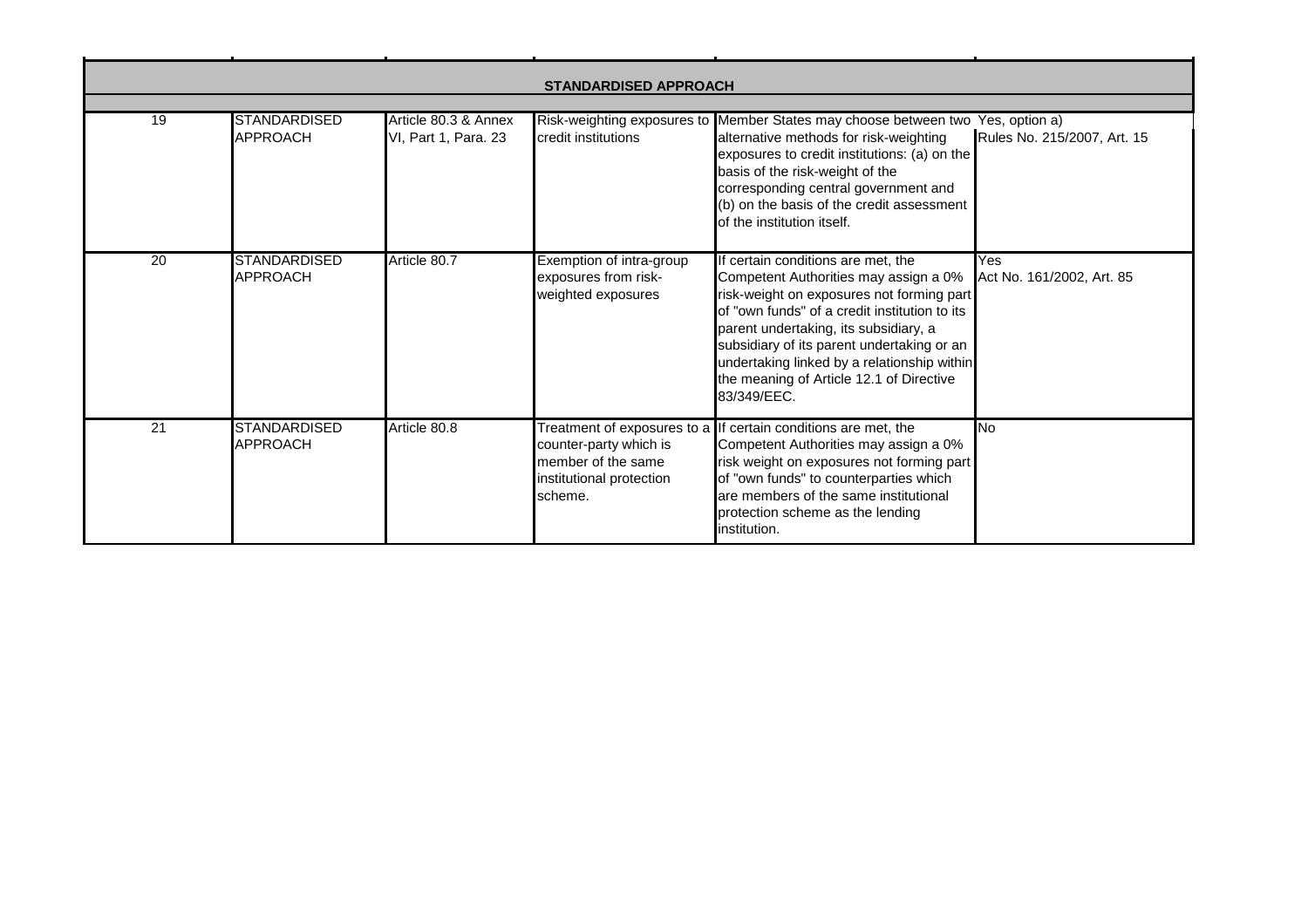| $\overline{22}$ | <b>STANDARDISED</b><br><b>APPROACH</b> | Article 81.3                                         |                                                                                                      | Mutual recognition of ECAIs If a Competent Authority in a Member<br>State has recognised an ECAI as eligible, Rules No. 215/2007, Art. 7<br>the Competent Authorities in another<br>Member State may recognise that ECAI<br>as eligible without carrying out their own<br>evaluation process.                                                                                                             | Yes, case-by-case                               |
|-----------------|----------------------------------------|------------------------------------------------------|------------------------------------------------------------------------------------------------------|-----------------------------------------------------------------------------------------------------------------------------------------------------------------------------------------------------------------------------------------------------------------------------------------------------------------------------------------------------------------------------------------------------------|-------------------------------------------------|
| 23              | <b>STANDARDISED</b><br><b>APPROACH</b> | Article 82.2                                         | Mutual recognition of credit<br>assessements' mapping                                                | When a Competent Authority in a<br>Member State has determined a mapping Rules No. 215/2007, Art. 7<br>of an eligible ECAI's credit<br>assessements, Competent Authorites in<br>another Member State may recognise<br>that mapping without carrying out their                                                                                                                                             | Yes                                             |
| 24              | <b>STANDARDISED</b><br><b>APPROACH</b> | Article 83.2                                         | Permission to use<br>unsolicited ratings                                                             | In order to use unsolicited ratings, credit<br>institutions must get permission from the<br>Competent Authorities. To make this<br>possible, that alternative should be<br>incorporated to legislation (implicit<br>discretion).                                                                                                                                                                          | Yes, case-by-case<br>Rules No. 215/2007, Art. 7 |
| 25              | <b>STANDARDISED</b><br><b>APPROACH</b> | Annex VI, Part 1, Para.                              | Recognition of a third<br>country's treatment of<br>central government and<br>central bank exposures | When a third country with<br>supervisory/regulatory arrangements at<br>least equivalent to those in the<br>Community, assigns for the exposures to<br>its own central government and central<br>bank denominated and funded in the<br>domestic currency a lower risk weight<br>than the one applicable in principle, a<br>Member State may allow the risk-weight<br>of such exposures in the same manner. | Yes<br>Rules No. 215/2007, Art. 12              |
| 26              | <b>STANDARDISED</b><br><b>APPROACH</b> | Annex VI, Part 1, Para. Recognition of a third<br>11 | country's treatment of<br>regional governments and<br>local authorities                              | When a third country with<br>supervisory/regulatory arrangements at<br>least equivalent to those in the<br>Community treats exposures to regional<br>government and local authorities as<br>exposures to its central government, a<br>Member State may allow the risk-weight<br>of such exposures in the same manner.                                                                                     | Yes<br>Rules No. 215/2007, Art. 12              |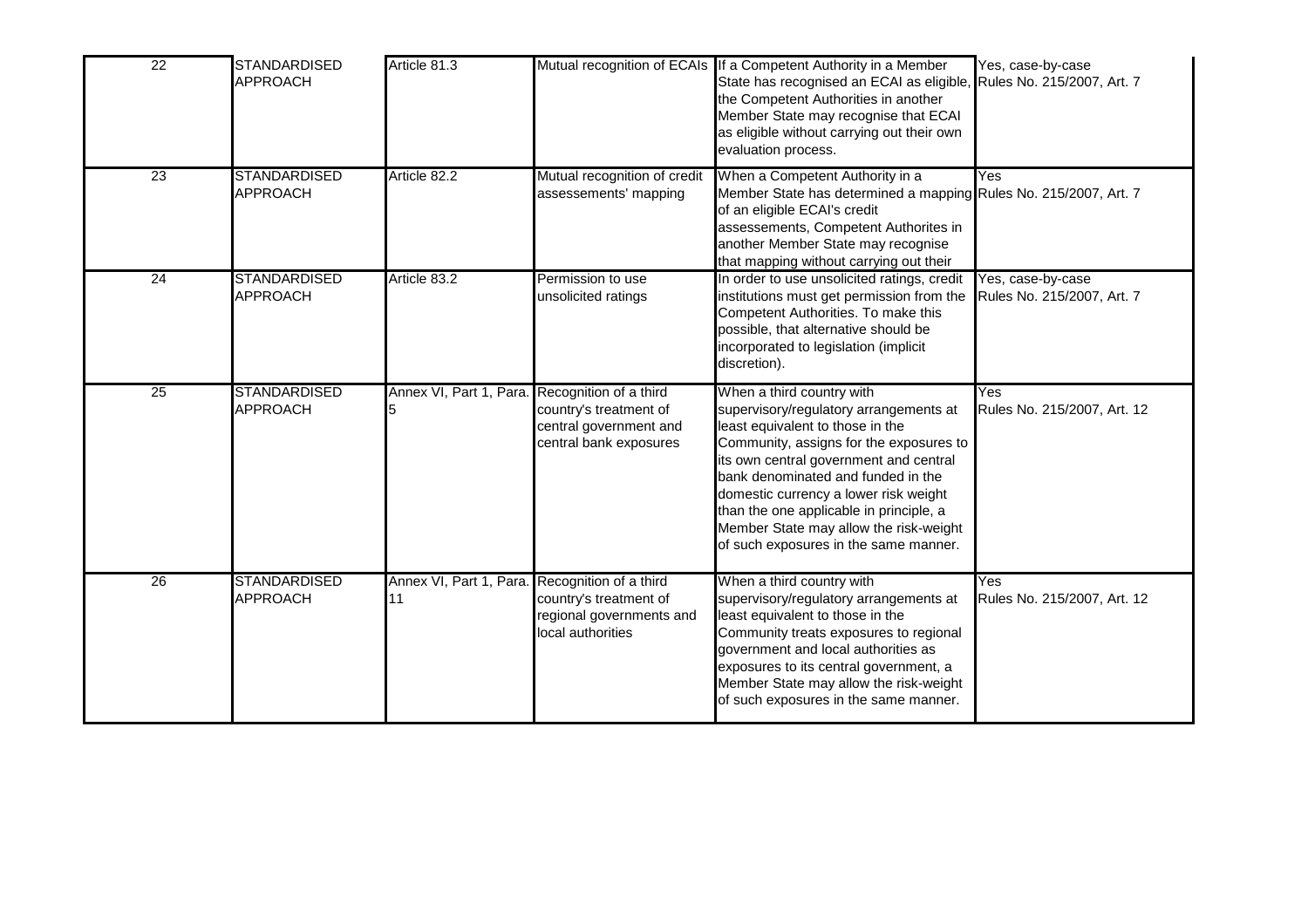| $\overline{27}$ | <b>STANDARDISED</b><br><b>APPROACH</b> | 14                                                   | Annex VI, Part 1, Para. Treatment of public sector<br>entities as institutions                                      | Exposures to public sector entities may<br>be treated as exposures to credit<br>institutions, without applying the<br>preferential weights applicable to short<br>term exposures to institutions.                                                                                                                                                                             | Yes, case-by-case<br>Rules No. 215/2007, Art. 13 |
|-----------------|----------------------------------------|------------------------------------------------------|---------------------------------------------------------------------------------------------------------------------|-------------------------------------------------------------------------------------------------------------------------------------------------------------------------------------------------------------------------------------------------------------------------------------------------------------------------------------------------------------------------------|--------------------------------------------------|
| 28              | <b>STANDARDISED</b><br><b>APPROACH</b> | 15                                                   | Annex VI, Part 1, Para. Treatment of exposures to<br>public sector entities<br>guaranteed by central<br>governments | The Competent Authorities may, in<br>exceptional cases, treat exposures to<br>public sector entities as exposures to the<br>central government in whose jurisdiction<br>they are established where, in their<br>opinion, there is no difference in the risk<br>between such exposures because of the<br>existence of an appropriate guarantee<br>from the central government. | <b>No</b>                                        |
| 29              | <b>STANDARDISED</b><br><b>APPROACH</b> | Annex VI, Part 1, Para. Recognition of a third<br>17 | sector entities                                                                                                     | When a third country with<br>country's treatment of public supervisory/regulatory arrangements at<br>least equivalent to those applied in the<br>Community treats exposures to its public<br>sector entities as exposures to<br>institutions, a Member State may allow<br>the risk-weight of exposures to such<br>public sector entities in the same manner.                  | Yes, case-by-case<br>Rules No. 215/2007, Art. 13 |
| $\overline{30}$ | <b>STANDARDISED</b><br><b>APPROACH</b> | Annex VI, Part 1, Para.<br>37                        | Treatment of short term<br>exposures to EU institutions<br>in their national currency                               | A Competent Authority may allow short<br>term exposures to Member States'<br>institutions denominated and funded in<br>the national currency a risk weight that is<br>one category less favourable than the<br>preferential risk weight applicable on<br>exposures to EU central governments.                                                                                 | <b>INo</b>                                       |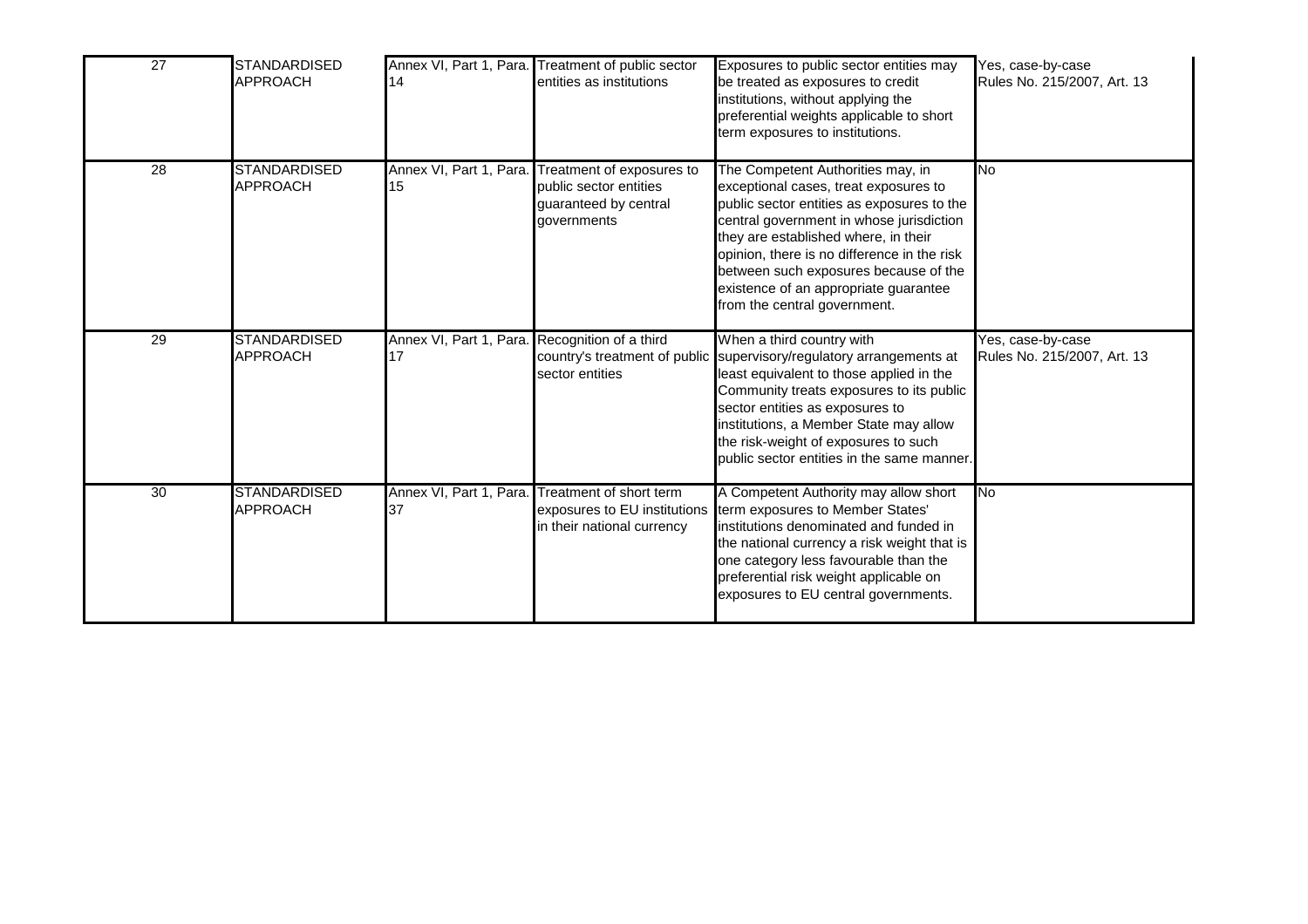| $\overline{31}$ | <b>STANDARDISED</b><br><b>APPROACH</b> | Annex VI, Part 1, Para.<br>40                         | Treatment of exposures in<br>the form of minimum<br>reserves held by an<br>intermediary credit<br>institution. | Provided that certain conditions are met. No<br>a Member State may permit exposures in<br>the form of minimum reserves required<br>by the ECB or by the central bank of a<br>Member State to be held by a credit<br>institution, in accordance with the<br>relevant ECB regulation on the<br>application of minimum reserves, to be<br>risk weighted as exposures to the central<br>bank of the Member State concerned. |                                                        |
|-----------------|----------------------------------------|-------------------------------------------------------|----------------------------------------------------------------------------------------------------------------|-------------------------------------------------------------------------------------------------------------------------------------------------------------------------------------------------------------------------------------------------------------------------------------------------------------------------------------------------------------------------------------------------------------------------|--------------------------------------------------------|
| 32              | <b>STANDARDISED</b><br><b>APPROACH</b> | Annex VI, Part 1, Para. Exposures secured by<br>49    | mortgages on residential<br>property - conditional waiver<br>of a criterion                                    | In qualifying exposures secured by<br>mortgages on residential property for a<br>35% risk weight, the Competent<br>Authorities may waive from the required<br>criteria the condition that the risk of the<br>borrower should not materially depend on                                                                                                                                                                   | Yes<br>Rules No. 215/2007, Art. 18                     |
| 33              | <b>STANDARDISED</b><br><b>APPROACH</b> | 51                                                    | Annex VI, Part 1, Para. Risk-weighting exposures<br>secured by mortgages on<br>commercial real estate          | the performance of the underlying<br>If the defined eligibily criteria are met, the Yes<br>Competent Authorities may assign a 50% Rules No. 215/2007, Art. 18<br>risk weight on exposures or any part of<br>an exposure fully and completely secured<br>by mortgages on commecial real estate<br>situated within their territory.                                                                                       |                                                        |
| $\overline{34}$ | <b>STANDARDISED</b><br><b>APPROACH</b> | 52                                                    | Annex VI, Part 1, Para. Risk-weighting exposures<br>housing companies                                          | If the defined eligibility criteria are met,<br>secured by shares in Finnish the Competent Authorities may assign a<br>50% risk weight on exposures fully and<br>completely secured by shares in eligible<br>Finnish housing companies in respect of<br>commercial real estate.                                                                                                                                         | <b>No</b><br>Insignificant for the Icelandic<br>market |
| $\overline{35}$ | <b>STANDARDISED</b><br><b>APPROACH</b> | Annex VI, Part 1, Para. Risk-weighting eligible<br>53 |                                                                                                                | If the defined eligibility criteria are met,<br>property leasing transactions the Competent Authorities may assign a<br>50% risk weight on exposures related to<br>property leasing transactions concerning                                                                                                                                                                                                             | No                                                     |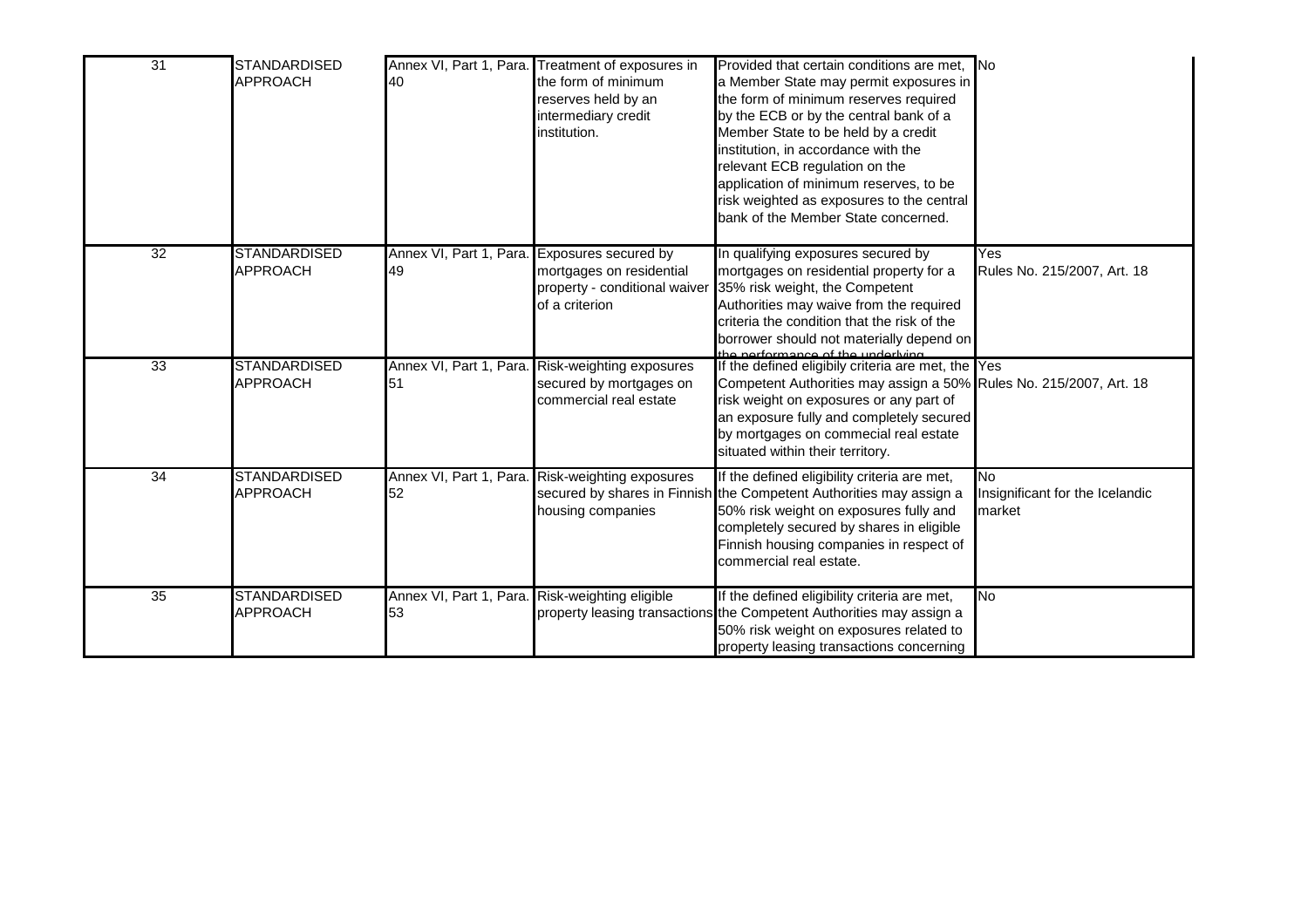| 36              | STANDARDISED<br>APPROACH               | Annex VI, Part 1, Para. Exposures secured by<br>58 | mortgages on commercial<br>real estate - conditional<br>waiver of a criterion                      | In qualifying exposures secured by<br>mortgages on commercial real property<br>situated within its territory for a 50% risk<br>weight, the Competent Authorities may<br>waive from the required criteria the<br>condition that the risk of the borrower<br>should not materially depend on the                                                      | <b>No</b>                          |
|-----------------|----------------------------------------|----------------------------------------------------|----------------------------------------------------------------------------------------------------|-----------------------------------------------------------------------------------------------------------------------------------------------------------------------------------------------------------------------------------------------------------------------------------------------------------------------------------------------------|------------------------------------|
| $\overline{37}$ | <b>STANDARDISED</b><br><b>APPROACH</b> | 63                                                 | Annex VI, Part 1, Para. Risk-weighting past due<br>exposures secured by non<br>eligible collateral | as for monopole of the underluing property.<br>A risk weight of 100% may be assigned<br>on past due exposures which are fully<br>secured by non eligible collateral when<br>value adjustments reach 15% of the<br>exposure gross of the value adjustments,<br>if strict operational criteria exist to ensure<br>the good quality of the collateral. | <b>No</b>                          |
| 38              | <b>STANDARDISED</b><br><b>APPROACH</b> | Annex VI, Part 1, Para.<br>64                      | Risk-weighting of past due<br>exposures secured by<br>mortgages on residential<br>property         | The applicable risk weight on past due<br>exposures secured by mortgages on<br>residential property net of value<br>adjustments may be reduced to 50%, if<br>value adjustments are no less than 20%<br>of the exposure amount gross of the                                                                                                          | Yes<br>Rules No. 215/2007, Art. 19 |
| 39              | <b>STANDARDISED</b><br><b>APPROACH</b> | Annex VI, Part 1, Para. Risk-weighting items<br>66 | belonging to regulatory high<br>risk categories                                                    | The Competent Authorities have the<br>discretion to assign a risk weight of 150%<br>on exposures associated with particularly<br>high risks.                                                                                                                                                                                                        | Yes; Rules No. 215/2007, Art. 20   |
| 40              | <b>STANDARDISED</b><br>APPROACH        | Annex VI, Part 1, Para. Regulatory high risk<br>67 | categories - lower risk<br>weight due to value<br>adjustments                                      | The risk weight on non past due<br>exposures receiving a 150% risk weight<br>may be reduced to (a) 100% if value<br>adjustments exist which are no less than<br>20% of the gross exposure and (b) 50% if<br>value adjustments are no less than 50%<br>of the gross exposure.                                                                        | No                                 |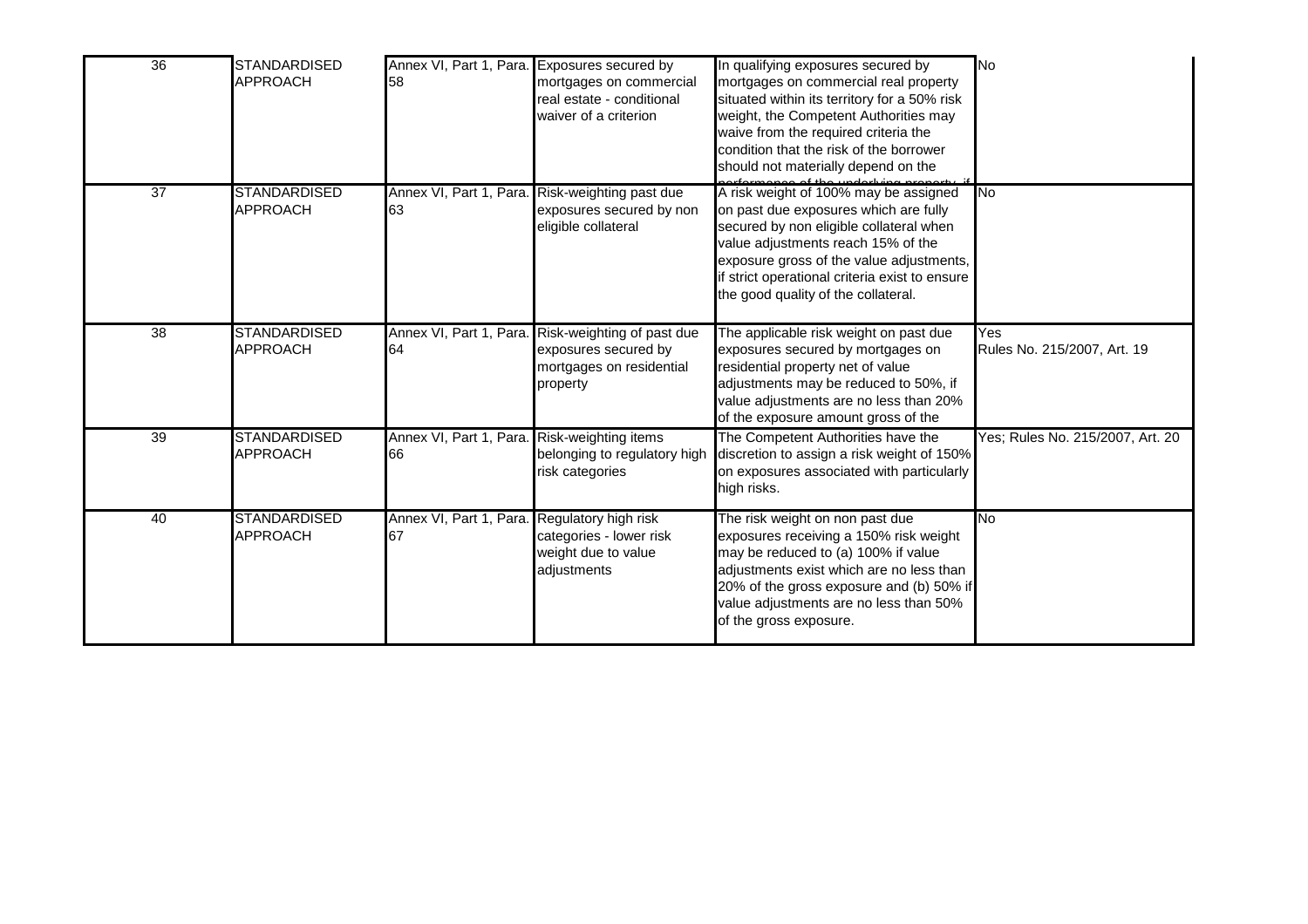| 41              | <b>STANDARDISED</b><br><b>APPROACH</b> | Annex VI, Part 1, Para. Loans secured by<br>68(e) | commercial real estate as<br>collateral for covered bonds                                      | The Competent Authorities may<br>recognise loans secured by commercial<br>real estate as eligible collateral for<br>covered bonds where the required loan to<br>value ratio of 60% is exceeded up to a<br>maximum level of 70%, if certain defined<br>criteria and conditions are met.                                                           | Yes<br>Rules No. 215/2007, Art. 21 |
|-----------------|----------------------------------------|---------------------------------------------------|------------------------------------------------------------------------------------------------|--------------------------------------------------------------------------------------------------------------------------------------------------------------------------------------------------------------------------------------------------------------------------------------------------------------------------------------------------|------------------------------------|
| $\overline{42}$ | <b>STANDARDISED</b><br><b>APPROACH</b> | Annex VI, Part 1, Para.<br>78                     | Eligible third country CIU<br>Collective Investment<br>Undertakings)                           | If a Competent Authority has approved a Yes<br>third country CIU as eligible a Competent Rules No. 215/2007, Art. 24<br>Authority in another Member State may<br>allow the use of this recognition without<br>conducting its own assessment.                                                                                                     |                                    |
| 43              | <b>STANDARDISED</b><br><b>APPROACH</b> | 85                                                | Annex VI, Part 1, Para. Risk-weighting institutions<br>and public debt market                  | Member States may allow a risk weight of Yes, but of no material relevance.<br>specialising in the inter-bank 10% for exposures to institutions<br>specialising in the interbank and public<br>debt markets in their home member<br>states, if such institutions are subject to<br>close supervision and the exposures are<br>adequately secured | Rules No. 215/2007, Art. 25        |
| 44              | <b>STANDARDISED</b><br><b>APPROACH</b> | Annex VI, Part 3, Para.<br>17                     | Exceptions to the non-use of<br>domestic currency ratings<br>for foreign-currency<br>exposures | The Competent Authorities may allow the No<br>domestic currency rating of an obligor to<br>be used for its foreign currency<br>exposures provided such exposures arise<br>from institutions' participation in a loan<br>extended by a Multilateral Development<br>Bank.                                                                          |                                    |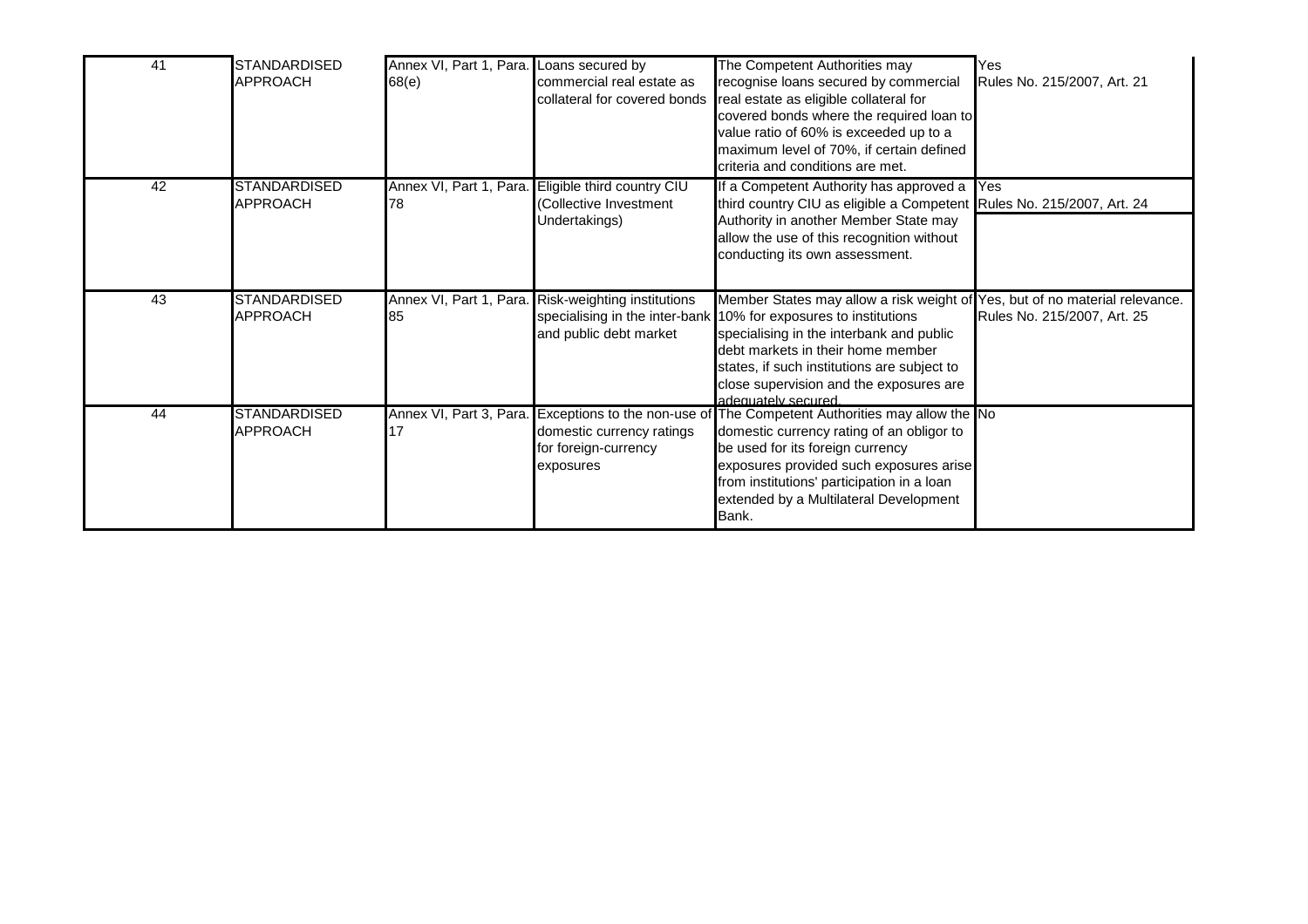|    | <b>IRB</b> |                                                                    |                                                                                                                                                 |                                                                                                                                                                                                                                                            |                                  |  |  |  |  |
|----|------------|--------------------------------------------------------------------|-------------------------------------------------------------------------------------------------------------------------------------------------|------------------------------------------------------------------------------------------------------------------------------------------------------------------------------------------------------------------------------------------------------------|----------------------------------|--|--|--|--|
| 45 | <b>IRB</b> | Article 84.2                                                       | Requirements for IRB<br>standards for parent and EU<br>subsidiaries altogether                                                                  | When IRB approach is used by an EU<br>parent or financial holding company and<br>its subsidiaries, Member States may<br>allow the minimum requirements to<br>qualify for IRB to be met by parent and<br>subsidiaries considered together.                  | Yes                              |  |  |  |  |
| 46 | IRB        | Article 89.1 (last<br>paragraph)                                   | Item included for the<br>purposes of mutual<br>recognition only                                                                                 | Member States may recognize the<br>standardised approach treatment to<br>equity exposures in IRB banks if such<br>treatment has been authorised by<br>another Member State.                                                                                | Yes; Rules No. 215/2007, Art. 30 |  |  |  |  |
| 47 | <b>IRB</b> | Annex VII, Part 1,<br>Para. 6                                      | Lower rate for specialized<br>lending                                                                                                           | The Competent Authorities may authorise Yes, case-by-case; Rules No.<br>a credit institution to generaly assign a<br>50% risk weight to SL-Category 1 and<br>70% to SL-Category 2 (regardless of<br>maturity) if certain conditions are met.               | 215/2007, Art. 27                |  |  |  |  |
| 48 | <b>IRB</b> | Annex VII, Part 1,<br>Para. 13 (last<br>sentence)                  | Special treatment for<br>revolving retail exposures<br>secured by a link to a wage<br>account                                                   | The requirement that retail revolving<br>exposures be unsecured (Annex VII, Part Yes<br>1, Para. 13 b)) may be waived by the<br>Competent Authorities in respect of<br>collateralised credit facilities linked to a<br>wage account.                       |                                  |  |  |  |  |
| 49 | <b>IRB</b> | Annex VII, Part 1,<br>Para. 18                                     | <b>Treatment of ancillary</b><br>banking services                                                                                               | Exposures to ancillary banking services<br>undertakings (equity) can be treated as<br>non-credit obligation assets.                                                                                                                                        | Yes                              |  |  |  |  |
| 50 | <b>IRB</b> | Annex VII, Part 2,<br>Para. 5, 7 & Annex<br>VIII, Part 1, Para. 26 | Possibility to extend the list<br>of unfunded protection<br>providers for the purposes of<br>recognition of unfunded<br>credit protection in PD | For the purposes of the recognition of<br>unfunded credit protection in PD by<br>institutions, the Competent Authorities<br>may extend the list of unfunded credit<br>protection providers further than those<br>included in Annex VIII, Part 1, Para. 26. | Yes                              |  |  |  |  |
| 51 | <b>IRB</b> | Annex VII, Part 2,<br>Para. 12 & 13                                | Alternatives for the<br>calculation of maturity                                                                                                 | The Competent Authorities may require<br>all institutions in their jurisdiction to use<br>maturity (M) for each exposure in<br>accordance with formulae instead of<br>using values by default (0.5 years for<br>repos and 2.5 for other exposures).        | No                               |  |  |  |  |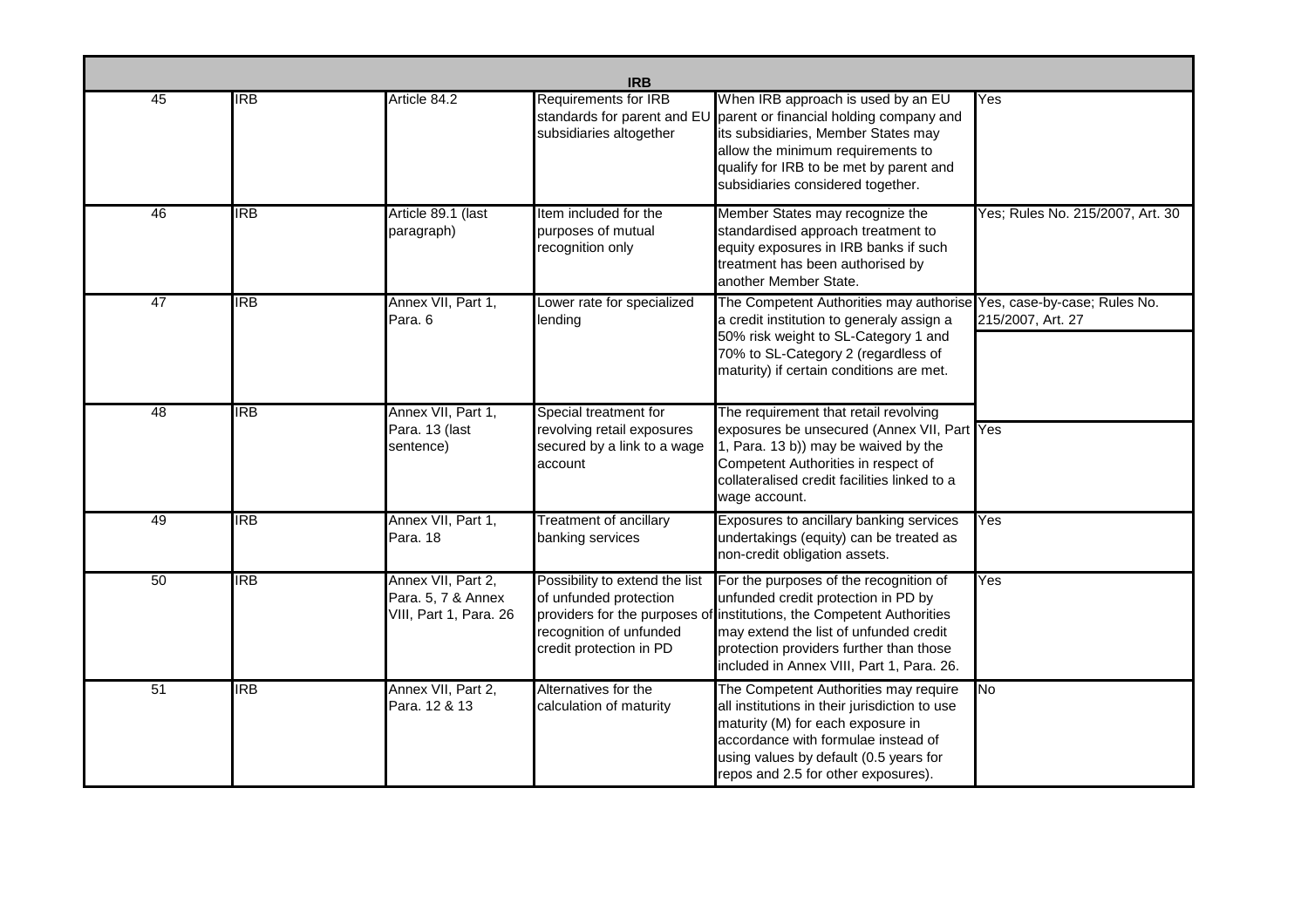| 52              | <b>IRB</b>       | Annex VII, Part 2,<br>Para, 15                                   | 500 mio.)                                                                                 | Maturity for EU-firms (< EUR The Competent Authorities may allow<br>maturity of exposures to European<br>corporates with consolidated assets of<br>less than EUR 500 million to be set at<br>values by default, even if they apply the<br>formulae option.                                                                                                                                                                                                       | N <sub>o</sub> |
|-----------------|------------------|------------------------------------------------------------------|-------------------------------------------------------------------------------------------|------------------------------------------------------------------------------------------------------------------------------------------------------------------------------------------------------------------------------------------------------------------------------------------------------------------------------------------------------------------------------------------------------------------------------------------------------------------|----------------|
| $\overline{53}$ | <b>IRB</b>       | Annex VII, Part 2,<br>Para. 15 (last<br>sentence)                | Maturity for EU-firms<br>investing primarily in real<br>estate (< EUR 1,000 mio.)         | The Competent Authorities may allow<br>maturity of exposures to European<br>corporates that invest primarily in real<br>estate with consolidated assets of less<br>than EUR 1,000 million to be set at<br>values by default, even if they apply the<br>formulae option.                                                                                                                                                                                          | No             |
| 54              | $\overline{IRB}$ | Annex VII, Part 2,<br>Para. 20 & Annex VIII,<br>Part 1, Para. 26 | Possibility to extend the list<br>of unfunded protection<br>calculation of dillution risk | For the purposes of the calculation of<br>dillution risk, the Competent Authorities<br>providers for the purposes of may extend the list of unfunded credit<br>protection providers further than those<br>included in Annex VIII, Part 1, Para. 26.                                                                                                                                                                                                              | Yes            |
| 55              | <b>IRB</b>       | Annex VII, Part 4,<br>Para. 48.                                  | and PSE                                                                                   | Definition of default for retail The Competent Authorities of each<br>Member State shall set the exact number 90 days for all product lines<br>of days past due that lead into a<br>retail/PSE exposure being considered in<br>default, always between 90 and 180<br>days. The numbers may differ by product<br>lines. For exposures in other Member<br>States, the number of days employed<br>cannot be higher than the ones applying<br>in such Member States. | Yes            |
| 56              | IRB              | 56                                                               | Annex VII, Part 4, Para Flexibility in data collection                                    | The Competent Authorities may apply<br>less stringence as regards the data<br>needed for estimation and collected<br>before the implementation of the<br>directive, provided the credit institution<br>makes appropriate adjustments.                                                                                                                                                                                                                            | Yes            |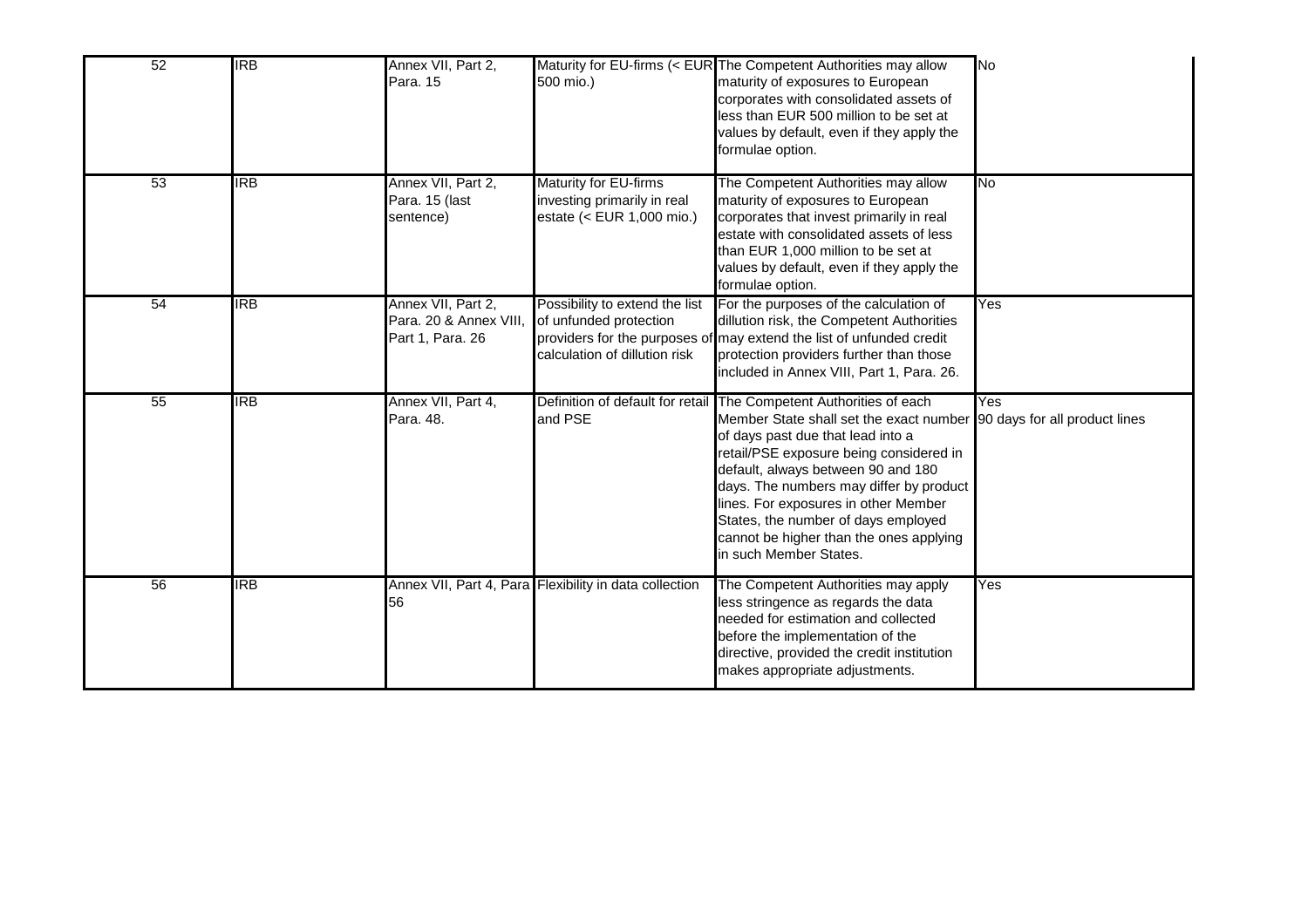|                 | <b>CREDIT RISK MITIGATION</b>           |                                 |                                                                                 |                                                                                                                                                                                                                                                                                                                                                                                                                                                                                                                                            |                                           |  |  |  |
|-----------------|-----------------------------------------|---------------------------------|---------------------------------------------------------------------------------|--------------------------------------------------------------------------------------------------------------------------------------------------------------------------------------------------------------------------------------------------------------------------------------------------------------------------------------------------------------------------------------------------------------------------------------------------------------------------------------------------------------------------------------------|-------------------------------------------|--|--|--|
| 57              | <b>CREDIT RISK</b><br><b>MITIGATION</b> | Annex VIII, Part 1,<br>Para, 15 | Recognition of shares in<br>Finnish housing companies<br>as eligible collateral | The Competent Authorities may authorise No<br>their credit institutions to recognise as<br>eligible collateral shares in Finnish<br>housing companies that are operating in<br>accordance with the Finnish Housing<br>Company Act of 1991 provided that<br>certain conditions are met.                                                                                                                                                                                                                                                     | Insignificant for the Icelandic<br>market |  |  |  |
| $\overline{58}$ | <b>CREDIT RISK</b><br><b>MITIGATION</b> | Annex VIII, Part 1,<br>Para, 16 | Residential real estate<br>property waiver                                      | For exposures secured by residential real No<br>estate property situated within the<br>territory of that Member State, the<br>Competent Authorities may waive under<br>certain conditions the requirement for<br>their credit institutions to comply with<br>condition (b) in paragraph 13 which<br>states that the risk of the borrower does<br>not materially depend upon the<br>performance of the underlying property or<br>project, but rather on the underlying<br>capacity of the borrower to repay the debt<br>from other sources. | Rules No. 215/2007, Art. 18               |  |  |  |
| 59              | <b>CREDIT RISK</b><br><b>MITIGATION</b> | Annex VIII, Part 1,<br>Para, 17 | Commercial real estate<br>property waiver                                       | For commercial real estate property<br>situated within the territory of that<br>Member State, the Competent Authorities<br>may waive, if certain conditions are met,<br>the requirement for their institutions to<br>comply with condition (b) in paragraph 13<br>which states that the risk of the borrower<br>does not materially depend upon the<br>performance of the underlying property or<br>project, but rather on the underlying<br>capacity of the borrower to repay the debt<br>from other sources.                             | <b>No</b><br>Rules No. 215/2007, Art. 18  |  |  |  |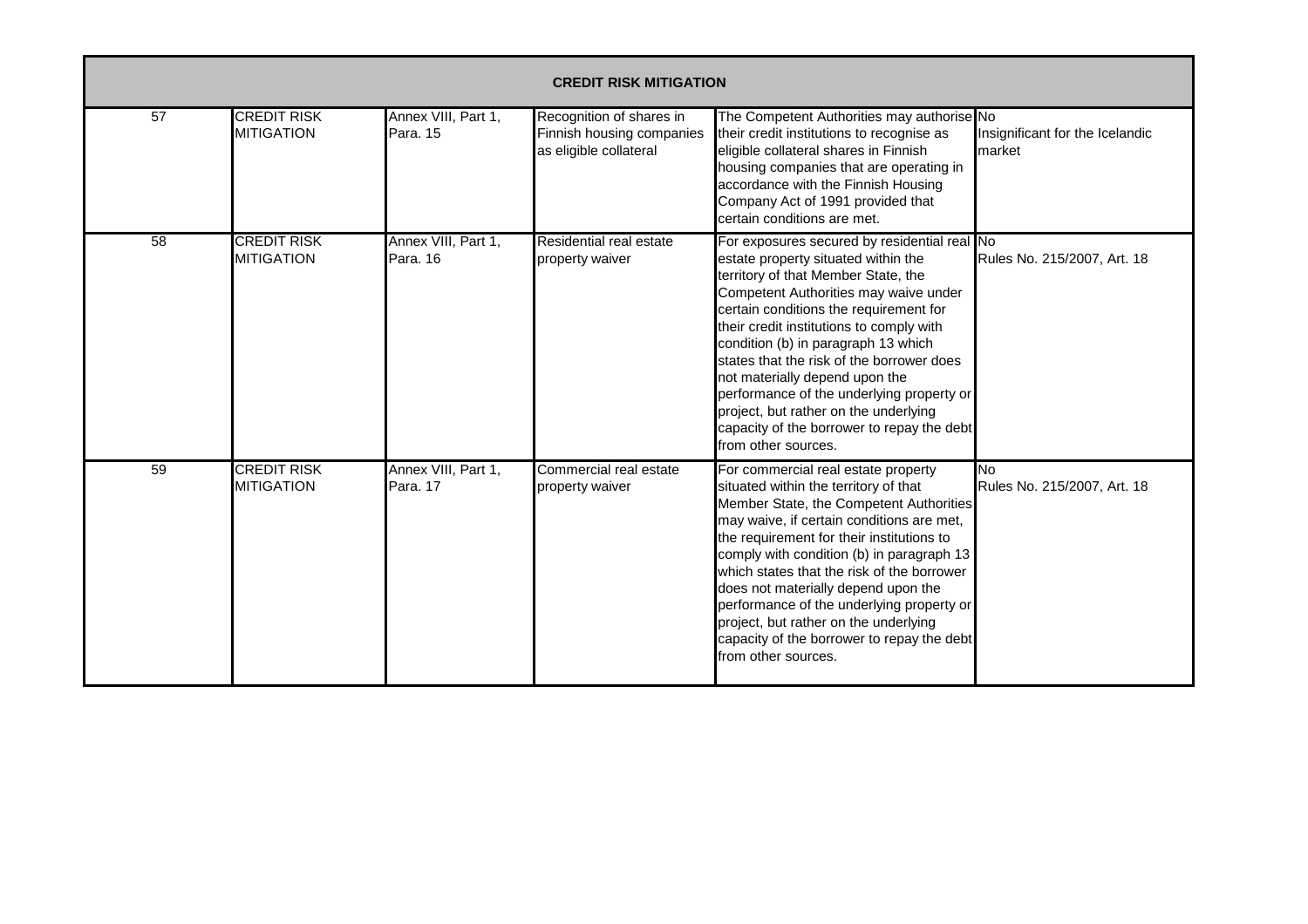| 60 | <b>CREDIT RISK</b><br><b>MITIGATION</b> | Annex VIII, Part 1,<br>Para, 20      | Amounts receivable as<br>eligible collateral                                                          | The Competent Authorities may<br>ecognise as eligible collateral amounts<br>eceivable linked to a commercial<br>transaction or transactions with an<br>original maturity of less than or equal to<br>one year. Eligible receivables do not<br>include those associated with<br>securitisations, sub-participations or<br>credit derivatives or amounts owed by<br>affiliated parties.                                                                                                                                                                                                         | Yes<br>Rules No. 215/2007, Art. 33 |
|----|-----------------------------------------|--------------------------------------|-------------------------------------------------------------------------------------------------------|-----------------------------------------------------------------------------------------------------------------------------------------------------------------------------------------------------------------------------------------------------------------------------------------------------------------------------------------------------------------------------------------------------------------------------------------------------------------------------------------------------------------------------------------------------------------------------------------------|------------------------------------|
| 61 | <b>CREDIT RISK</b><br><b>MITIGATION</b> | Annex VIII, Part 1,<br>Para. 21      | Other physical collateral                                                                             | The Competent Authorities may<br>recognise as eligible collateral physical<br>tems of a type other than real estate<br>collateral, if satisfied as to the following:<br>(a) liquid markets for disposal of the<br>collateral do exist in an expeditious and<br>economically efficient manner; and (b)<br>well-established, publicly available market<br>prices for the collateral do exists. The<br>nstitution must be able to demonstrate<br>that there is no evidence that the net<br>prices it receives when collateral is<br>realised deviates significantly from these<br>market prices. | Yes<br>RulesNo. 215/2007, Art. 33  |
| 62 | <b>CREDIT RISK</b><br><b>MITIGATION</b> | Annex VIII, Part 1,<br>Para. 28      | Eligible protection providers                                                                         | The Competent Authorities may<br>recognise as eligible collateral physical<br>tems of a type other than real estate<br>collateral, if satisfied as to certain<br>conditions.                                                                                                                                                                                                                                                                                                                                                                                                                  | No                                 |
| 63 | <b>CREDIT RISK</b><br><b>MITIGATION</b> | Annex VIII, Part 2,<br>Para. 9a (ii) | Minimum requirements for<br>the recognition of<br>receivables as collateral                           | Credit institutions must take all steps<br>necessary to fulfil local requirements in<br>respect of the enforceability of security<br>interest. There shall be a framework<br>which allows the lender to have a first<br>priority claim over the collateral subject to<br>national discretion to allow such claims to<br>be subject to the claims of preferential<br>creditors provided for in legislative or<br>implementing provisions.                                                                                                                                                      | Yes<br>Rules No. 215/2007, Art. 33 |
| 64 | <b>CREDIT RISK</b><br><b>MITIGATION</b> | Annex VIII, Part 3,<br>Para. 12      | Permission of internal<br>models approach for<br>calculation of fully adjusted<br>exposure value (E*) | The Competent Authorities may permit<br>credit institutions meeting certain<br>requirements to use an internal models<br>approach taking into account correlations<br>to calculate the adjusted exposure value<br>for exposures resulting from the<br>application of a master netting<br>agreement.                                                                                                                                                                                                                                                                                           | Yes<br>Rules No. 215/2007, Art. 33 |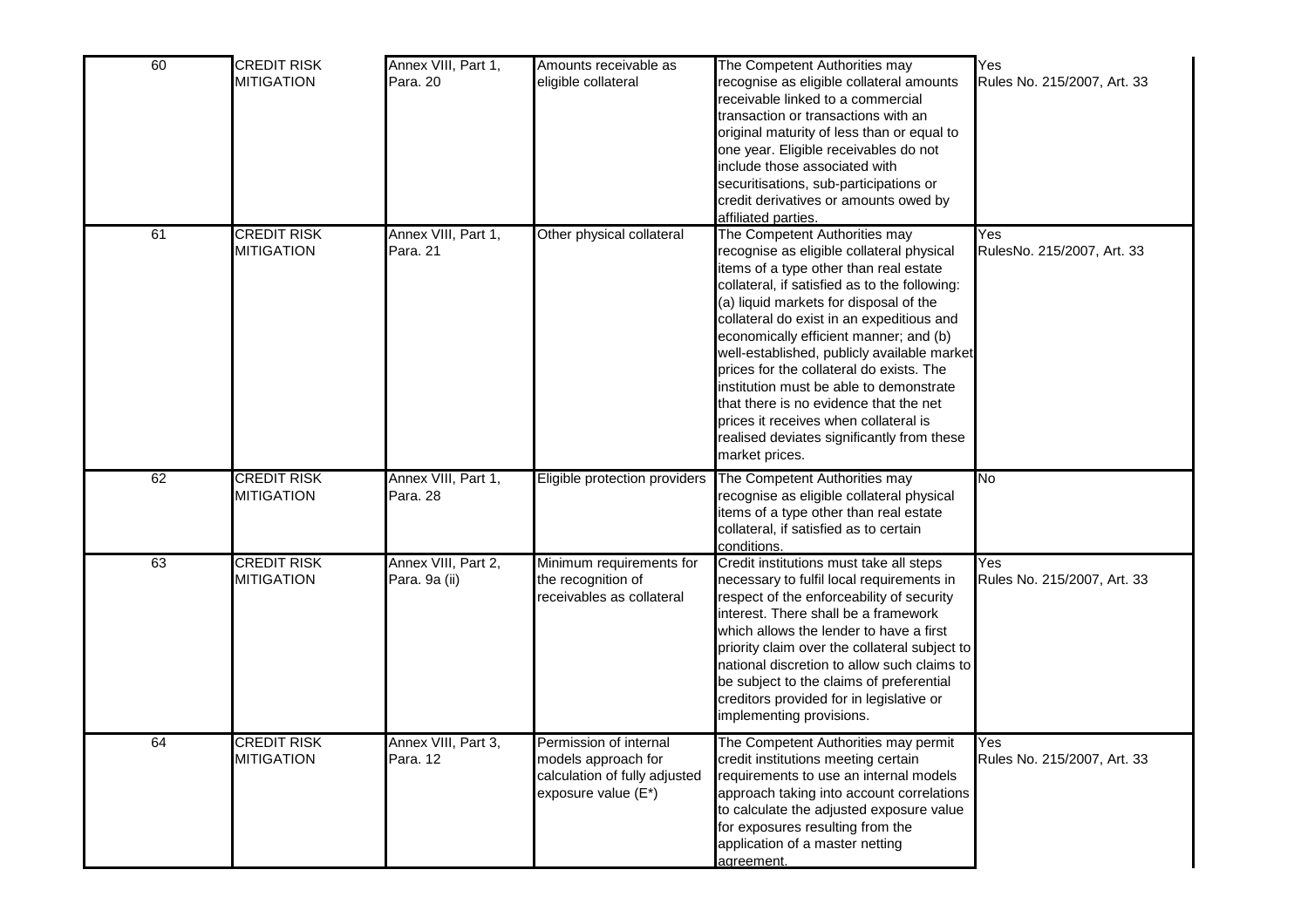| 65 | <b>CREDIT RISK</b><br><b>MITIGATION</b> | Annex VIII, Part 3,<br>Para, 19 | Permission to use empirical<br>correlations within and<br>across risk categories | The Competent Authorities may allow<br>credit institutions to use empirical<br>correlations within risk categories and<br>across risk categories if they are satisfied<br>that the credit institution's system for<br>measuring correlations is sound and<br>implemented with integrity.                                                                                                                       | Yes<br>Rules No. 215/2007, Art. 33 |
|----|-----------------------------------------|---------------------------------|----------------------------------------------------------------------------------|----------------------------------------------------------------------------------------------------------------------------------------------------------------------------------------------------------------------------------------------------------------------------------------------------------------------------------------------------------------------------------------------------------------|------------------------------------|
| 66 | CREDIT RISK<br><b>MITIGATION</b>        | Annex VIII, Part 3,<br>Para, 43 | Own estimates of volatility<br>adjustments (categories of<br>security)           | When debt securities have a credit<br>assessment from a recognised ECAI<br>equivalent to investment grade or better,<br>the Competent Authorities may allow<br>credit institutions to calculate a volatility<br>estimate for each category of security.                                                                                                                                                        | Yes<br>Rules No. 215/2007, Art. 33 |
| 67 | CREDIT RISK<br><b>MITIGATION</b>        | Annex VIII, Part 3,<br>Para, 59 | Treatment of repo<br>transactions or securities<br>lending                       | Where a Competent Authority permits the Yes<br>treatment set out in Annex VI, Part 3,<br>Para. 58 to be applied in the case of<br>repurchase transactions or securities<br>lending or borrowing transactions in<br>securities issued by its domestic<br>government, then other Competent<br>Authorities may allow credit institutiions to<br>calculate a volatility estimate for each<br>category of security. | <b>Rules No. 215/2007, Art. 33</b> |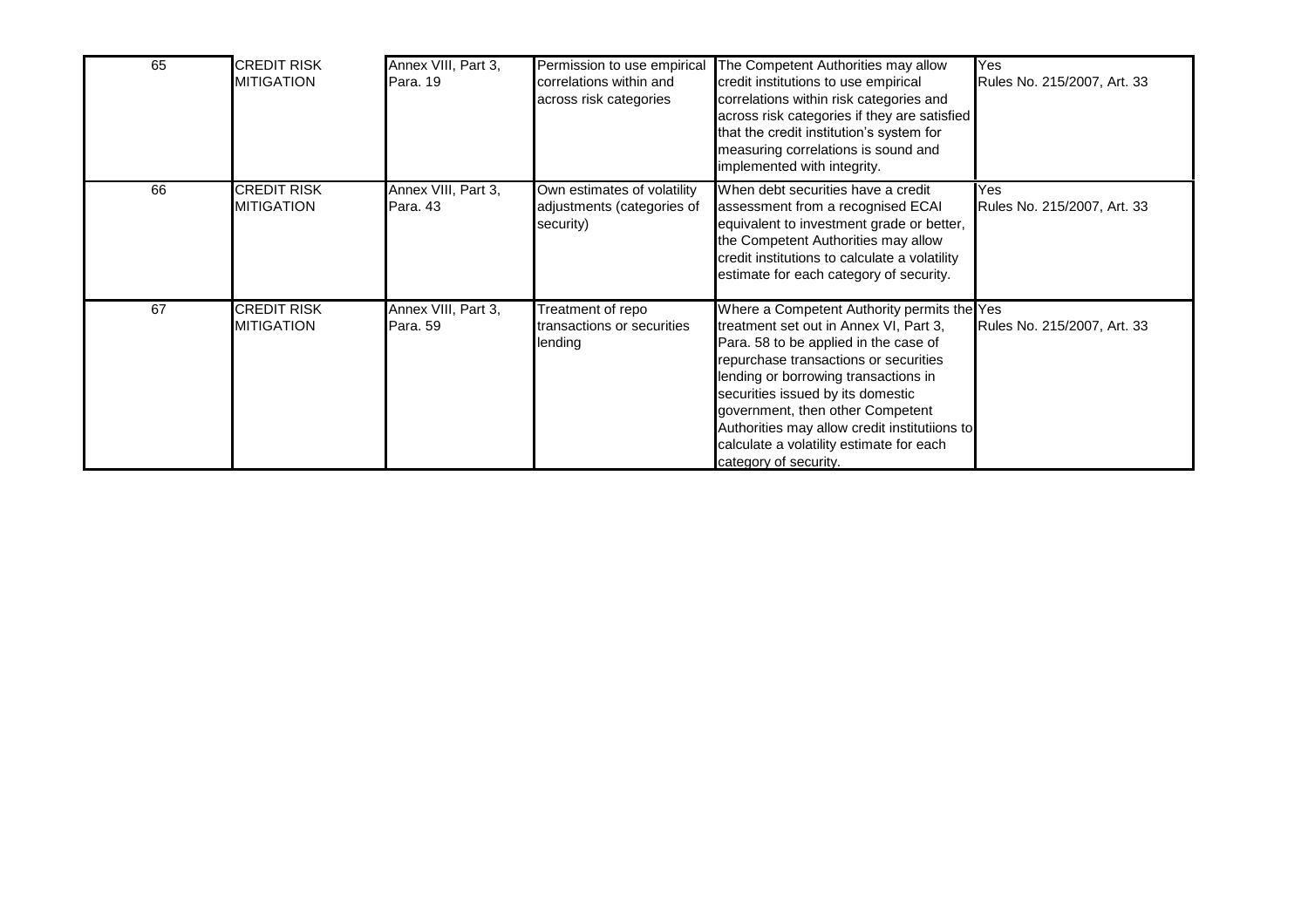| 68 | <b>CREDIT RISK</b><br><b>MITIGATION/</b><br><b>TRANSITIONAL</b><br><b>PROVISIONS</b> | Annex VIII, Part 3,<br>Para, 72 | Reduced LGDs for leasing<br>transactions | Until 31 December 2012, the Competent No<br>Authorities may, subject to the indicated<br>levels of collateralisation, allow credit<br>institutions to assign lower levels of LGD<br>for senior exposures in the form of<br>Commercial Real Estate leasing and of<br>equipment leasing. At the end of this<br>period this provision shall be reviewed.  |                                                                                                                                      |
|----|--------------------------------------------------------------------------------------|---------------------------------|------------------------------------------|--------------------------------------------------------------------------------------------------------------------------------------------------------------------------------------------------------------------------------------------------------------------------------------------------------------------------------------------------------|--------------------------------------------------------------------------------------------------------------------------------------|
| 69 | <b>CREDIT RISK</b><br><b>MITIGATION</b>                                              | Annex VIII, Part 3,<br>Para, 73 | estate collateral (50% risk<br>weight)   | Alternative treatment for real Subject to certain requirements, the<br>Competent Authorities of a Member State<br>may authorise credit institutions to apply<br>a 50% risk weighting to the part of the<br>exposure fully collateralised by residential<br>or commercial real estate property<br>situated within the territory of the member<br>state. | No, not relevant                                                                                                                     |
| 70 | <b>CREDIT RISK</b><br><b>MITIGATION</b>                                              | Annex VIII, Part 3,<br>Para, 89 | Sovereign guarantees                     | The Competent Authorities may apply<br>reduced risk weights to exposures or<br>portions of exposures guaranteed by the<br>central government or central bank,<br>where the guarantee is denominated in<br>the domestic currency of the borrower<br>and the exposure is funded in that<br>currency.                                                     | No.<br>Not relevant in Iceland as<br>guarantees are already allocated<br>this risk weighting owing to<br>Iceland's 0% risk weighting |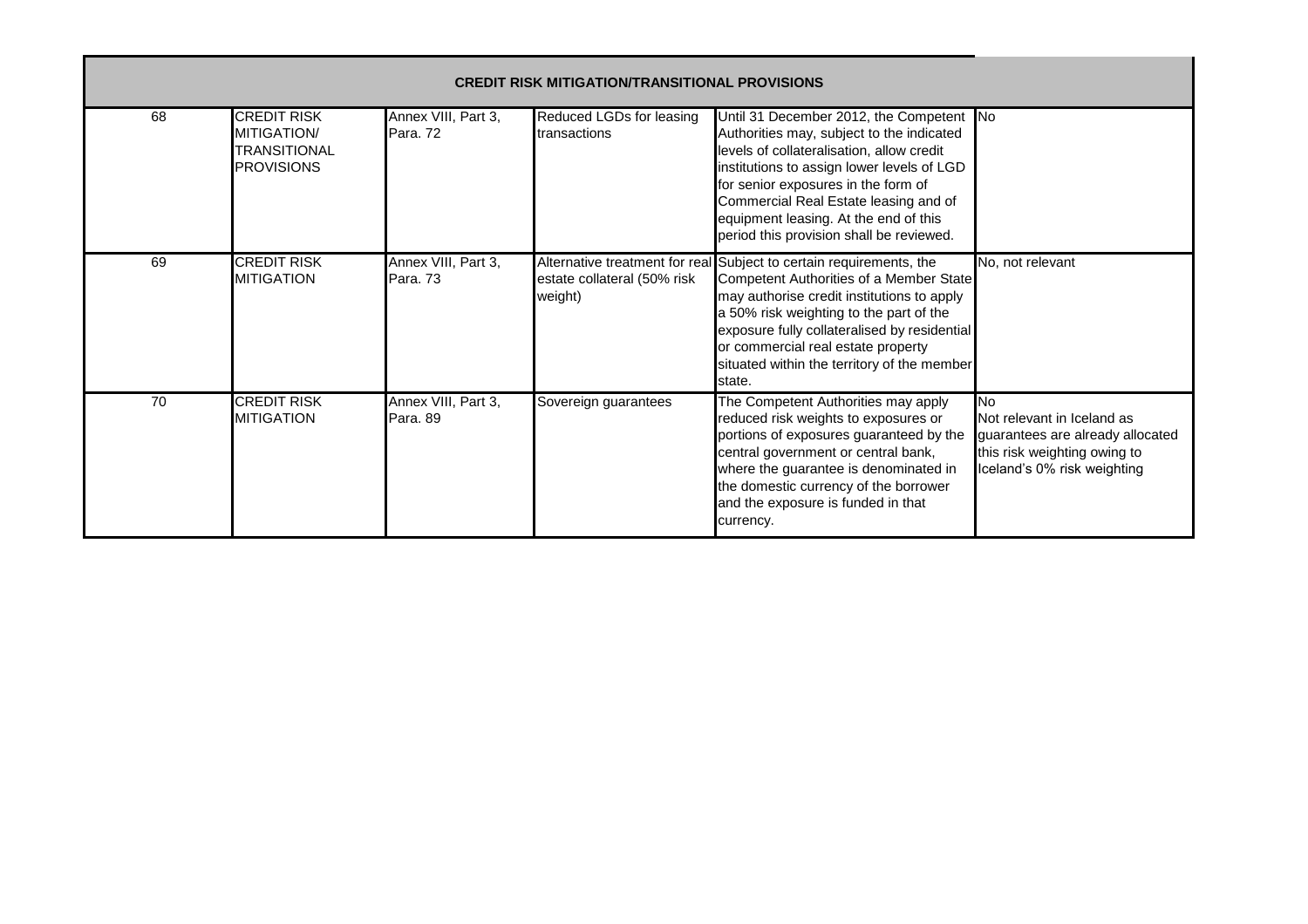|                 | <b>SECURITISATION</b> |                                               |                                                                                     |                                                                                                                                                                                                                                                                                                                                                                                                                                                             |                                          |  |  |  |
|-----------------|-----------------------|-----------------------------------------------|-------------------------------------------------------------------------------------|-------------------------------------------------------------------------------------------------------------------------------------------------------------------------------------------------------------------------------------------------------------------------------------------------------------------------------------------------------------------------------------------------------------------------------------------------------------|------------------------------------------|--|--|--|
| 71              | <b>SECURITISATION</b> | Article 97.3                                  | Mutual Recognition of<br>eligible ECAIs                                             | The Competent Authorities can recognise Yes<br>an ECAI as eligible if it was recognised<br>as eligible by another Member State<br>without carrying out their own evaluation<br>process.                                                                                                                                                                                                                                                                     | Rules No. 215/2007, Art. 7               |  |  |  |
| $\overline{72}$ | <b>SECURITISATION</b> | Article 98.2                                  | Mutual Recognition of<br>mapping of ECAIs credit<br>assessments                     | The Competent Authorities can accept<br>the determination made by another<br>Member State on the mapping of an<br>ECAI credit assessments without carrying<br>out the process themselves.                                                                                                                                                                                                                                                                   | Yes<br>Rules No. 215/2007, Art. 7 and 37 |  |  |  |
| $\overline{73}$ | <b>SECURITISATION</b> | Annex IX, Part 4, Para.<br>30                 | Treatment of certain retail<br>exposures subject to early<br>amortisation provision | The Competent Authorities may apply a<br>treatment analog the lines of para. 26 to<br>28 in the case of securities subject to an<br>early amortisation provision of certain<br>retail exposures (uncommitted,<br>unconditionally cancellable without prior<br>notice, early amortisation is triggered by a<br>quantitative value in respect of something<br>other than the three months average<br>excess spread) for determining the<br>conversion figure. | No.                                      |  |  |  |
| 74              | <b>SECURITISATION</b> | Annex IX, Part 4, Para.<br>53 (last sentence) | Application of the simplified<br>Supervisory Formula<br>Method                      | The Competent Authorities may permit<br>credit institutions to apply for<br>securitisations involving retail exposures<br>the Supervisory Formula Method using<br>simplifications for certain risk parameters.                                                                                                                                                                                                                                              | Yes<br>Rules No. 215/2007, Art. 35       |  |  |  |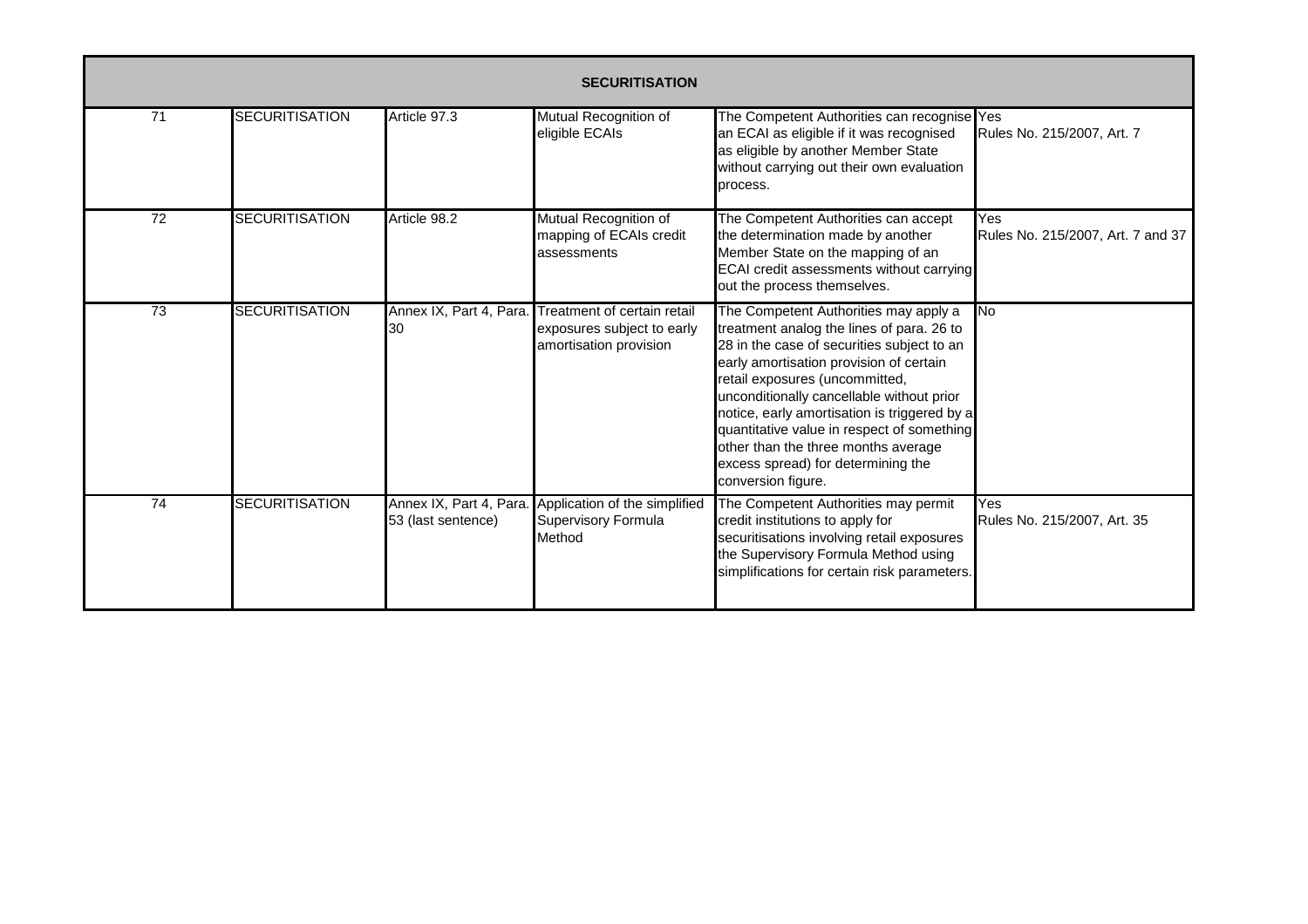|                 | <b>OPERATIONAL RISK</b>           |                                                 |                                                      |                                                                                                                                                                                                                                                                                                                                             |                                                                                                |  |  |  |
|-----------------|-----------------------------------|-------------------------------------------------|------------------------------------------------------|---------------------------------------------------------------------------------------------------------------------------------------------------------------------------------------------------------------------------------------------------------------------------------------------------------------------------------------------|------------------------------------------------------------------------------------------------|--|--|--|
| 75              | <b>OPERATIONAL</b><br><b>RISK</b> | Article 102.4 & Annex<br>X, Part 4, Para. 1 and | Combination of approaches                            | The Competent Authorities may allow<br>institutions to use a combination of<br>approaches.                                                                                                                                                                                                                                                  | Yes<br>Rules No. 215/2007, Art. 40                                                             |  |  |  |
| 76              | <b>OPERATIONAL</b><br><b>RISK</b> | Article 104.3                                   | <b>Alternative Standardised</b><br>Approach          | The Competent Authorities may under<br>certain conditions authorise institutions to<br>use an alternative indicator to calculate<br>its capital requirements.                                                                                                                                                                               | Yes<br>Rules No. 215/2007, Art. 44                                                             |  |  |  |
| $\overline{77}$ | <b>OPERATIONAL</b><br><b>RISK</b> | Article 105.4                                   | Qualifying criteria for AMA<br>within the same group | The Competent Authorities may allow the Yes<br>qualifying criteria set out to be met by the Rules No. 215/2007, Art. 54<br>parent and its subsidiaries considered<br>together.                                                                                                                                                              |                                                                                                |  |  |  |
| 78              | <b>OPERATIONAL</b><br><b>RISK</b> | 3 and 5                                         | Annex X, Part 2, Para. Minimum level of own funds    | The Competent Authorities may authorise Yes<br>institution to calculate its capital<br>requirement using an alternative<br>standardised approach.                                                                                                                                                                                           | Rules No. 215/2007, Art. 46                                                                    |  |  |  |
| 79              | <b>OPERATIONAL</b><br><b>RISK</b> | Article 20.2<br>Dir. 2006/49/EC                 | Minimum level of own funds                           | The Competent Authorities may allow<br>investment firms with limited licence to<br>provide own funds which are always<br>more than or equal to the higher of the<br>capital requirement for credit and market<br>risk or 25% of the preceding years fixed<br>overheads.                                                                     | Yes<br>Act. No. 161/2002, Art. No. 84 with<br>later amendments cf. Act No.<br>170/2006, Art. 6 |  |  |  |
| 80              | <b>OPERATIONAL</b><br><b>RISK</b> | Article 20.3<br>Dir. 2006/49/EC                 | Minimum level of own funds                           | The Competent Authorities may allow<br>investments firms which hold 730 000<br>EUR in initial capital, but which fall within<br>certain categories, to provide own funds<br>which are always more than or equal to<br>the higher of the capital requirement for<br>credit and market risk or 25% of the<br>preceding years fixed overheads. | Yes                                                                                            |  |  |  |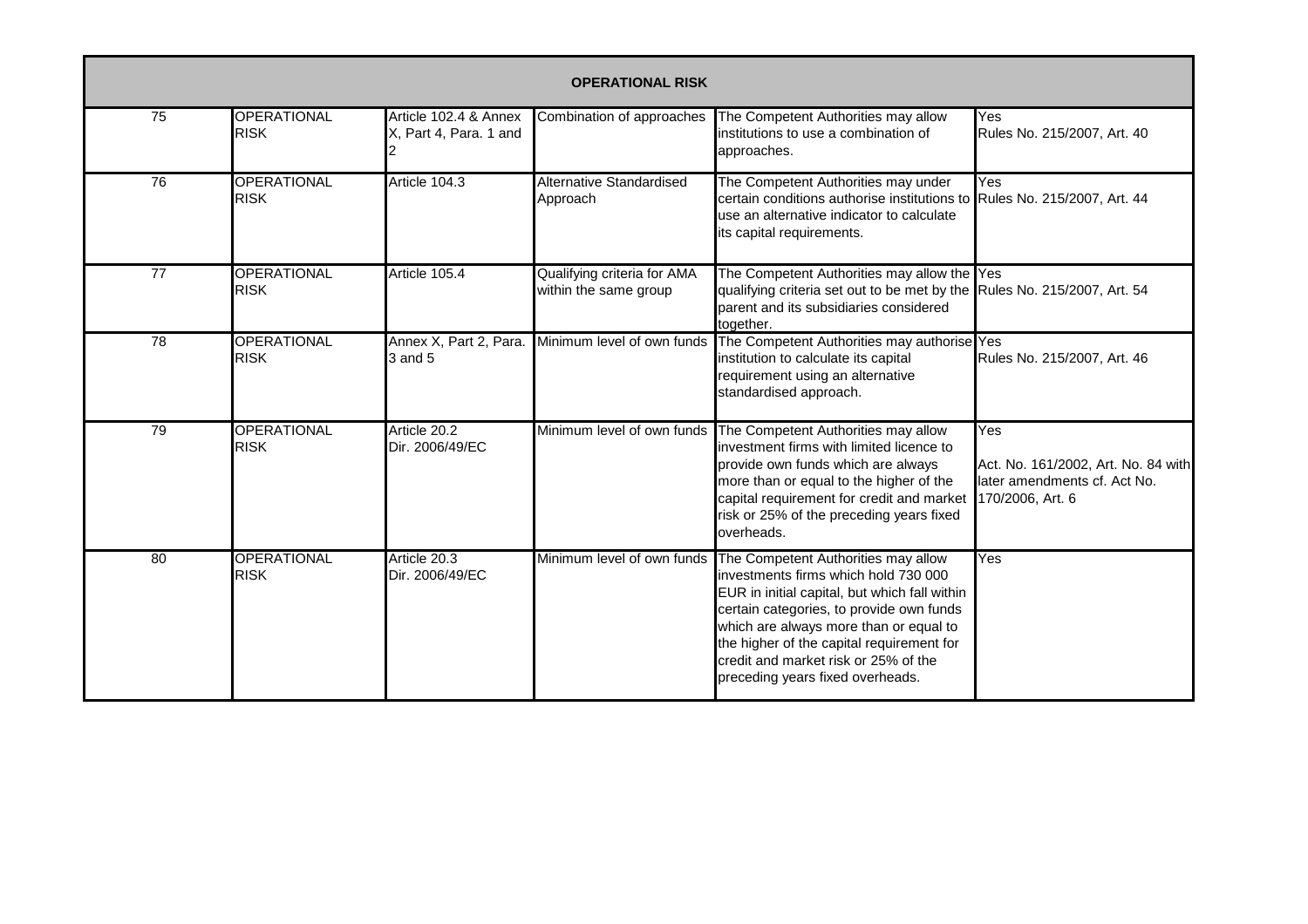|                 | <b>QUALIFYING HOLDINGS OUTSIDE THE FINANCIAL SECTOR</b>       |                                           |                                                                               |                                                                                                                                                                                                                                                                                         |                                                      |  |  |  |  |  |
|-----------------|---------------------------------------------------------------|-------------------------------------------|-------------------------------------------------------------------------------|-----------------------------------------------------------------------------------------------------------------------------------------------------------------------------------------------------------------------------------------------------------------------------------------|------------------------------------------------------|--|--|--|--|--|
| 81              | <b>QUALIFYING</b><br><b>HOLDINGS OUTSIDE</b><br>THE FINANCIAL | Article 122.1                             | Special treatment for<br>insurance undertakings                               | Member States may exempt insurance<br>sector undertakings from the general<br>limits established for qualifying holdings.                                                                                                                                                               | No<br>Act No. 161/2002, Art 85                       |  |  |  |  |  |
| $\overline{82}$ | <b>QUALIFYING</b><br><b>HOLDINGS OUTSIDE</b><br>THE FINANCIAL | Article 122.2                             | Alternative - deduction                                                       | Member States may decide not to apply<br>limits on qualifying holdings, provided<br>excess is deducted from own funds.                                                                                                                                                                  | $\overline{\text{Yes}}$<br>Act No. 161/2002, Art. 28 |  |  |  |  |  |
|                 | <b>TRANSITIONAL PROVISIONS</b>                                |                                           |                                                                               |                                                                                                                                                                                                                                                                                         |                                                      |  |  |  |  |  |
| 83              | <b>TRANSITIONAL</b><br><b>PROVISIONS</b>                      | Article 153, Para. 1<br>(first sentence)  | <b>Transitional treatment for</b><br>certain property leasing<br>transactions | The Competent Authorities may, until<br>December 31, 2012, allow leasing<br>exposures on offices or commercial<br>premises in their territory and subject to<br>certain conditions, to be rated 50%.                                                                                    | Μo                                                   |  |  |  |  |  |
| 84              | <b>TRANSITIONAL</b><br><b>PROVISIONS</b>                      | Article 153, Para. 2<br>(second sentence) | Transitional definition of the<br>secured portion of a loan                   | The Competent Authorities may, until<br>December 31, 2010, allow, for the<br>purpose of defining the secured portion of<br>a loan, recognise elligible collateral other<br>than the one meeting the requirements.                                                                       | <b>No</b>                                            |  |  |  |  |  |
| 85              | <b>TRANSITIONAL</b><br><b>PROVISIONS</b>                      | Article 154.1                             | Transitional use of a<br>different definition of past<br>due                  | Until December 31, 2011, the Competent No<br>Auhtorities may set the number of days<br>past due up to 180 days if local<br>conditions make it appropriate (for the<br>purposes of application of the<br>standardised approach). The specific<br>number may differ across product lines. |                                                      |  |  |  |  |  |
| 86              | <b>TRANSITIONAL</b><br><b>PROVISIONS</b>                      | Article 154.2                             | Transitionally shorter test of<br>use                                         | Institutions applying for the use of IRB<br>before 2010 may benefit from a test of<br>use shorter than 3 years but above 1,<br>until December 31, 2009.                                                                                                                                 | Yes                                                  |  |  |  |  |  |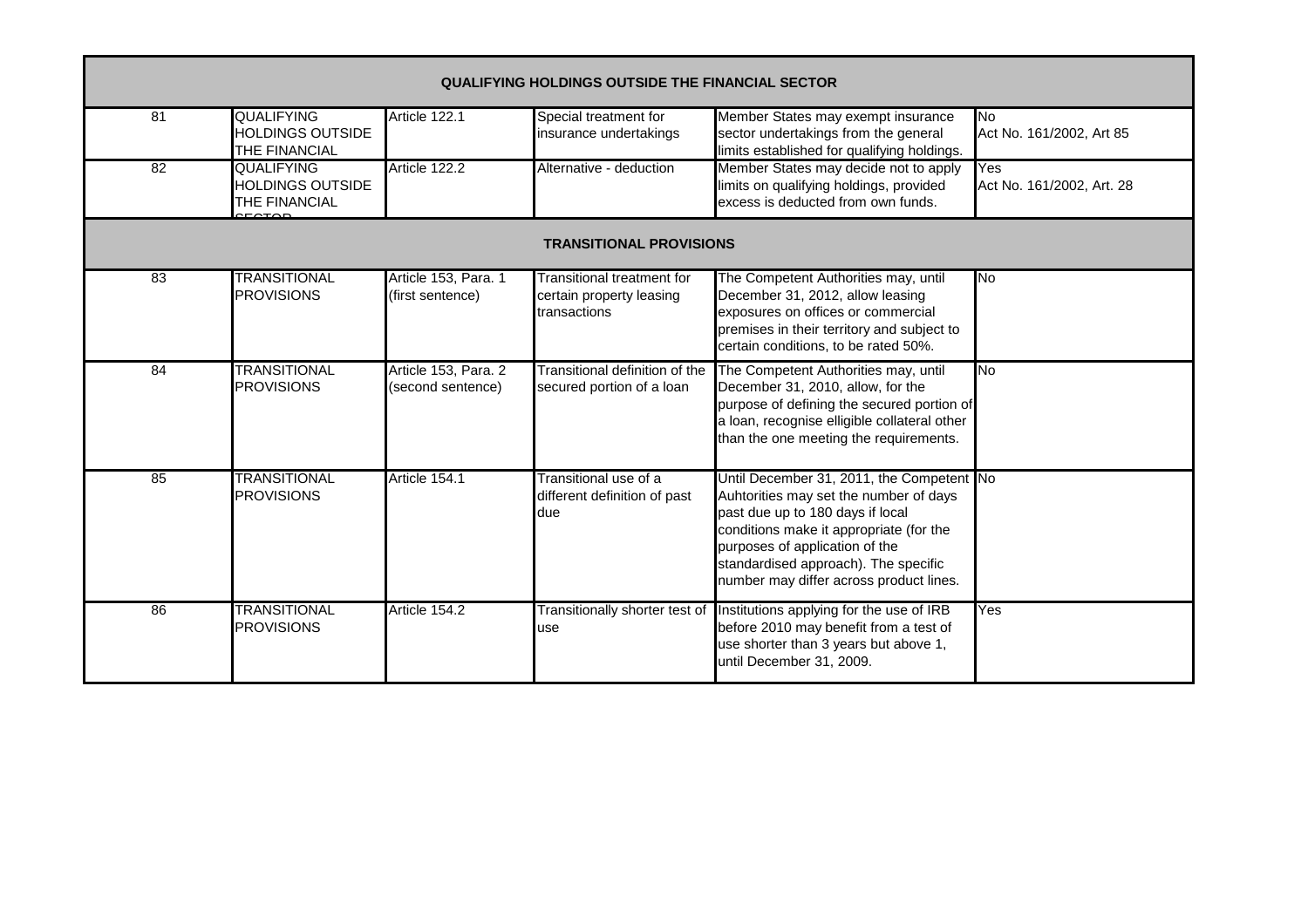| 87 | <b>TRANSITIONAL</b><br><b>PROVISIONS</b> | Article 154.3                                          | <b>Transitionally shorter</b><br>requirement of use for<br>LGD/conversion factors<br>estimates | For those institutions applying for the use Yes<br>of their own LGD/conversion factors<br>estimates, the three-year period of<br>experience in use required by Article 84.4<br>may be reduced to two until December<br>31, 2008.                                                              |           |
|----|------------------------------------------|--------------------------------------------------------|------------------------------------------------------------------------------------------------|-----------------------------------------------------------------------------------------------------------------------------------------------------------------------------------------------------------------------------------------------------------------------------------------------|-----------|
| 88 | <b>TRANSITIONAL</b><br><b>PROVISIONS</b> | Article 154.4                                          | Transitional treatment for<br>certain types of<br>participations                               | The Competent Authorities may, until<br>December 31, 2012, allow credit<br>institutions to continue to apply Basel I<br>treatment to certain types of<br>participations.                                                                                                                      | <b>No</b> |
| 89 | <b>TRANSITIONAL</b><br><b>PROVISIONS</b> | Article 154.6                                          | Transitional exemption for<br>certain equity exposures                                         | The Competent Authorities may, until<br>December 31, 2017, exempt from IRB<br>certain equity exposures held on<br>December 31, 2007.                                                                                                                                                          | No        |
| 90 | <b>TRANSITIONAL</b><br><b>PROVISIONS</b> | Article 154.7                                          | Transitional default definition<br>for corporate exposures                                     | Until December 31, 2011, the Competent Yes, 90 days.<br>Authorities may set the definition of<br>default at any number of days past due<br>between 90 and 180. For exposures<br>situated in other Member State, the<br>numer of days will not be inferior to the<br>one in that Member State. |           |
| 91 | <b>TRANSITIONAL</b><br><b>PROVISIONS</b> | Article 155                                            | Transitional calculations:<br>standardised approach -                                          | Until December 31, 2012, the "trading<br>and sales" business line may be applied                                                                                                                                                                                                              | No        |
| 92 | <b>TRANSITIONAL</b><br><b>PROVISIONS</b> | Annex VII, Part 2,<br>Para. 8 (second<br>subparagraph) | bonds                                                                                          | Transitional LGD for covered Until December 31, 2010, covered bonds Yes<br>may be assigned an LGD of 11.25%                                                                                                                                                                                   |           |
| 93 | <b>TRANSITIONAL</b><br><b>PROVISIONS</b> | Annex VII, Part 4,<br>Para. 66, 71, 86 and<br>95       | Transitional reduction of<br>minimum length of<br>observation periods                          | Member States may transitionally allow a Yes<br>reduction of the minimum length of the<br>observation periods required for own<br>estimations of PD, LGD and CCF, subject<br>to an absolute minimum of 2 years.                                                                               |           |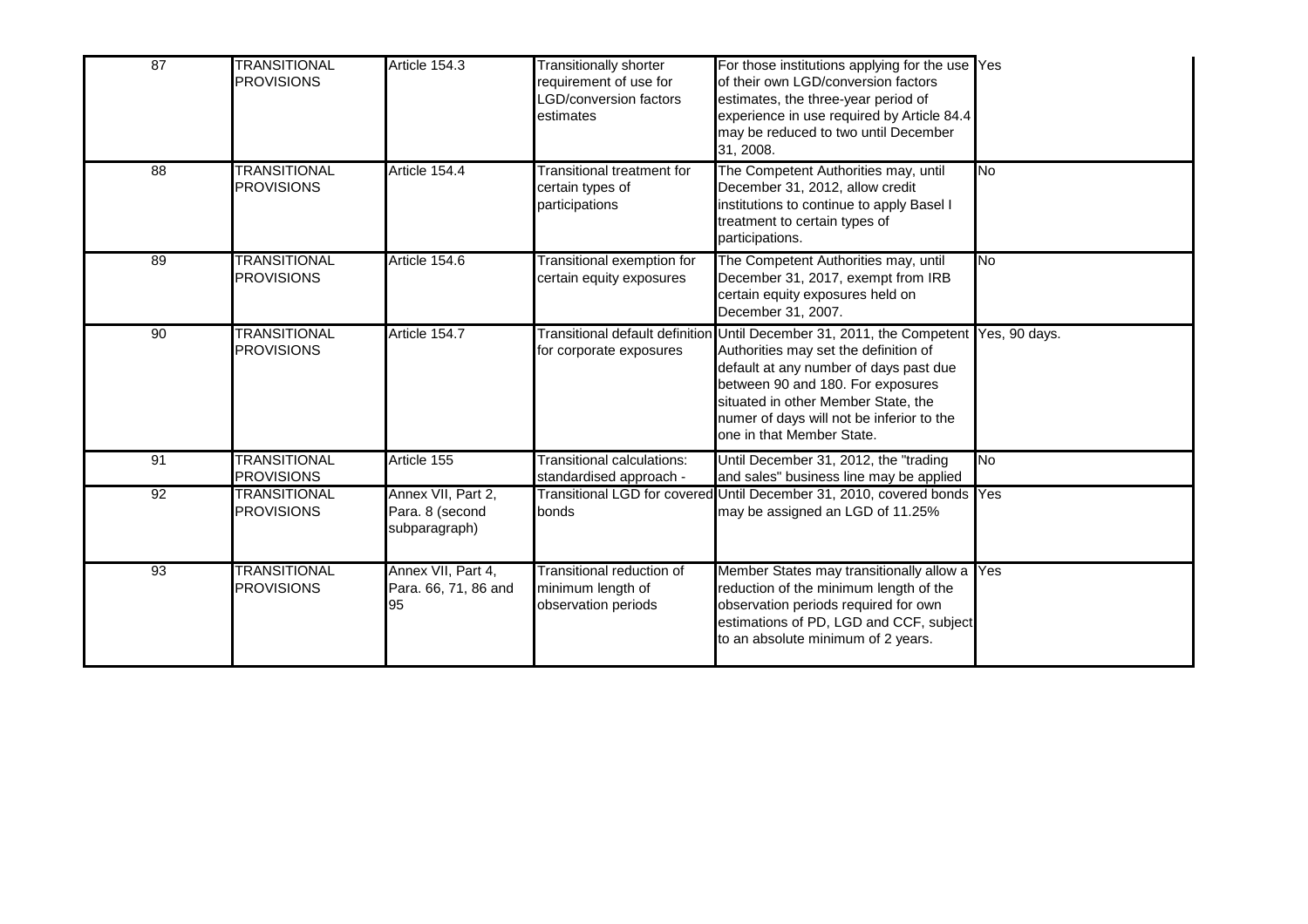| 94 | <b>TRANSITIONAL</b><br><b>PROVISIONS</b> | Article 44<br>Dir. 2006/49/EC | Transitional calculations:<br>standardised approach -<br>operational risk (investment<br>firms) | Until December 31, 2012, the "trading"<br>and sales" business line may be applied<br>a 15% factor, if it represents at least 50%<br>of the total relevant indicators.                                                                                                                                        | <b>INo</b> |
|----|------------------------------------------|-------------------------------|-------------------------------------------------------------------------------------------------|--------------------------------------------------------------------------------------------------------------------------------------------------------------------------------------------------------------------------------------------------------------------------------------------------------------|------------|
| 95 | <b>TRANSITIONAL</b><br><b>PROVISIONS</b> | Article 46<br>Dir. 2006/49/EC | Alternative transitional                                                                        | Until December 31, 2011, the Competent No<br>operational risk requirement Authorities may choose not to apply<br>requirements for operational risk as set<br>out in Article 75(d) of directive<br>2006/48/EC to low size investment firms.<br>An alternative treatment applies instead.                      |            |
| 96 | TRANSITIONAL<br><b>PROVISIONS</b>        | Article 47<br>Dir. 2006/49/EC | Transitional applicability of<br>recognized specific risk<br>models                             | Until December 31, 2009, or any other<br>date specified by the Competent<br>Authorities on a case-by-case basis, it<br>may be provided that for institutions that<br>have received specific riks model<br>recognition prior to January 1, 2007,<br>previous requirements (as in the old<br>directive) apply. | <b>INo</b> |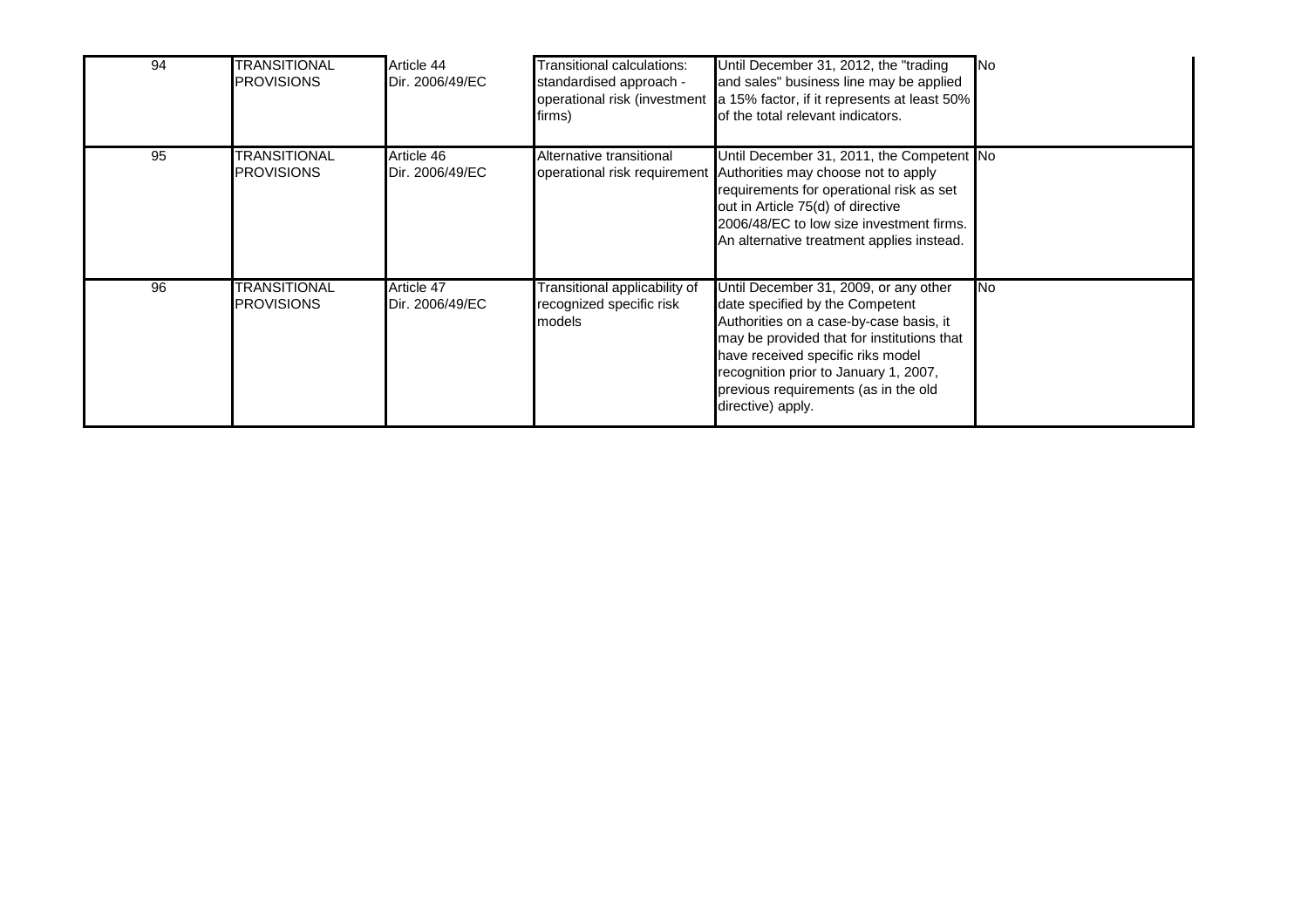| <b>TRADING BOOK</b> |                     |                                                                                                       |                                                                                               |                                                                                                                                                                                                                                                                                                               |                                    |  |  |
|---------------------|---------------------|-------------------------------------------------------------------------------------------------------|-----------------------------------------------------------------------------------------------|---------------------------------------------------------------------------------------------------------------------------------------------------------------------------------------------------------------------------------------------------------------------------------------------------------------|------------------------------------|--|--|
| 97                  | <b>TRADING BOOK</b> | Article 18.2 and 3<br>Dir. 2006/49/EC                                                                 | Application of the banking<br>book rules to trading book, if<br>not material                  | The Competent Authorities may allow<br>institutions to apply banking book rules to<br>their trading book exposures, provided<br>the trading book activities does not<br>exceed certain limits.                                                                                                                | Yes                                |  |  |
| 98                  | TRADING BOOK        | Article 19.2<br>Dir. 2006/49/EC                                                                       | Specific risk requirement for<br>covered bonds                                                | Member States may set a reduced<br>specific risk requirement for covered<br>bonds, with reductions similar to those<br>applied in the banking book under the<br>standardised approach.                                                                                                                        | Yes<br>Rules No. 215/2007, Art. 21 |  |  |
| 99                  | <b>TRADING BOOK</b> | Article 19.3<br>Dir. 2006/49/EC and<br>Annex I, point 52                                              | Third country CIU                                                                             | A Competent Authority of one member<br>state may make use of the approval of<br>another one without conducting its own<br>assessment.                                                                                                                                                                         | No                                 |  |  |
| 100                 | TRADING BOOK        | Article 26<br>Dir. 2006/49/EC                                                                         | Offsetting trading positions                                                                  | For the purposes of calculation of<br>consolidated capital requirements, the<br>Competent Authorities may authorise the<br>offsetting of trading (trading book,<br>commodities, etc.) positions even when<br>they are booked in different institutions<br>within the group, subject to certain<br>conditions. | Yes<br>Rules No. 215/2007, Art. 54 |  |  |
| 101                 | <b>TRADING BOOK</b> | Article 33.3<br>Dir. 2006/49/EC                                                                       | Alternative requirements for<br>valuation in absence of<br>readily available market<br>prices | The Competent Authorities, in the<br>absence of readily available market<br>prices, may choose not to apply daily<br>mark to market and, instead, require<br>institutions to apply alternative methods<br>subject to their approval.                                                                          | Yes<br>Rules No. 215/2007, Art. 5  |  |  |
| 102                 | <b>TRADING BOOK</b> | Annex I, Para. 4, 2nd<br>subparagraph (first<br>sentence)                                             | Capital requirement for an<br>exchange-traded future                                          | Subject to certain conditions, the<br>Competent Authorities may allow that the<br>capital requirement for an exchange-<br>traded future contract be equal to the<br>margin required by the exchange.                                                                                                          | No                                 |  |  |
| 103                 | <b>TRADING BOOK</b> | Annex I, Para. 4, 2nd<br>subparagraph (second derivative cleared by a<br>sentence)<br>Dir. 2006/49/EC | clearing house                                                                                | Capital requirement for OTC Subject to certain conditions, the<br>Competent Authorities may allow that the<br>capital requirement for an OTC derivative<br>cleared by a clearing house to be equal<br>to the margin required by the clearing<br>house.                                                        | <b>No</b>                          |  |  |
| 104                 | <b>TRADING BOOK</b> | Annex I, Para. 5, 2nd<br>subparagraph<br>Dir. 2006/49/EC                                              | Prescription of specific<br>methodologies for the<br>calculation of delta                     | The Competent Authorities may prescribe No<br>that delta be calculated following<br>methodologies specified by them.                                                                                                                                                                                          |                                    |  |  |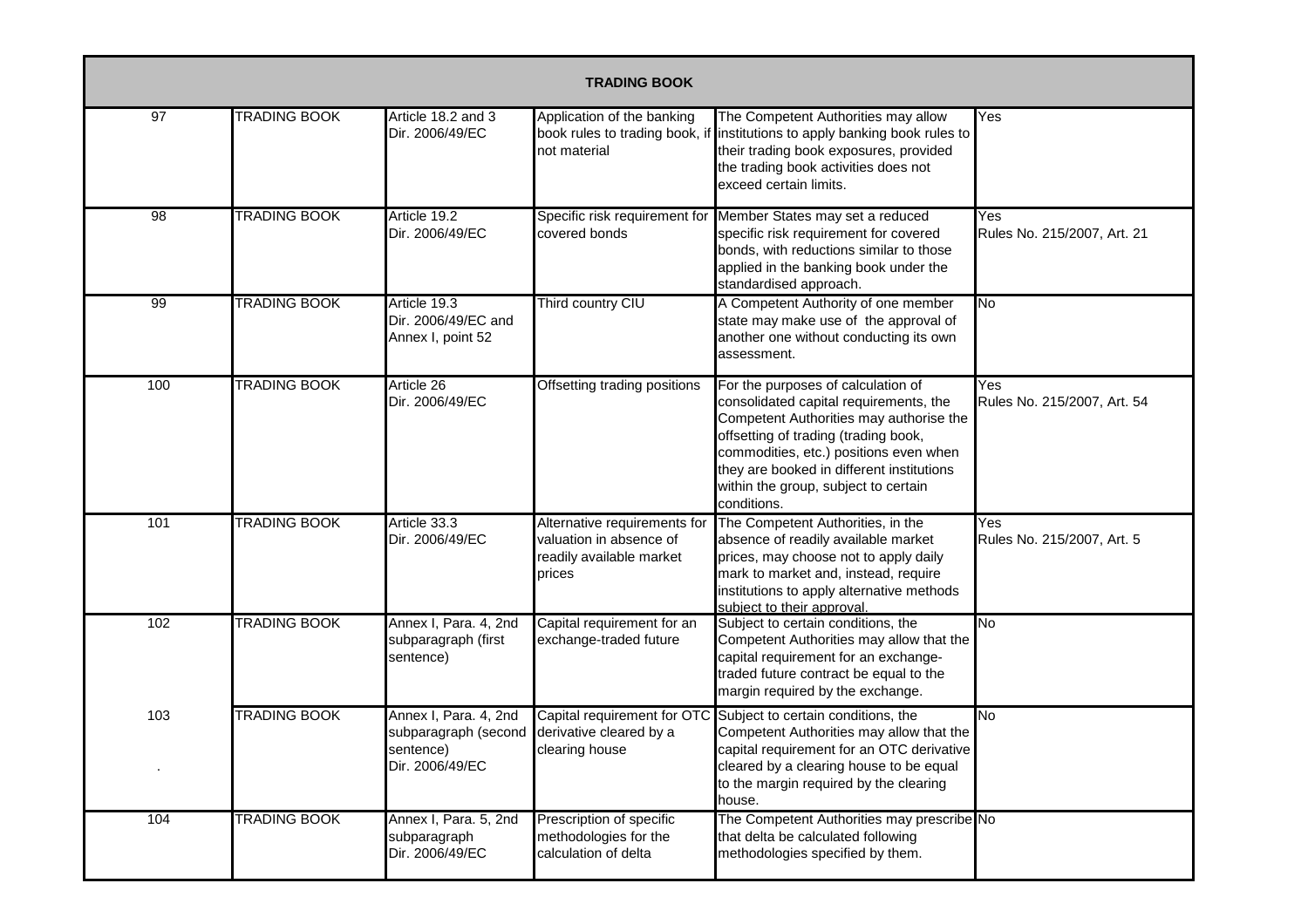| 105 | <b>TRADING BOOK</b> | Annex I, Para. 5, 3rd<br>subparagraph<br>Dir. 2006/49/EC | Capital requirement for<br>exchange-traded written<br>options and OTC options<br>cleared by a clearing house | Subject to certain conditions, the<br>Competent Authorities may allow that the<br>capital requirement for an exchange-<br>traded written option, or an OTC option<br>cleared by a clearing house to be equal<br>to the margins required by the exchange<br>or the clearing house, respectively.          | <b>INo</b> |
|-----|---------------------|----------------------------------------------------------|--------------------------------------------------------------------------------------------------------------|----------------------------------------------------------------------------------------------------------------------------------------------------------------------------------------------------------------------------------------------------------------------------------------------------------|------------|
| 106 | TRADING BOOK        | Annex I, Para. 5, 3rd<br>subparagraph<br>Dir. 2006/49/EC | Capital requirement for<br>exchange-traded bought<br>options and OTC bought<br>house                         | Subject to certain conditions, the<br>Competent Authorities may allow that the<br>capital requirement for an exchange-<br>options cleared by a clearing traded bought option, or an OTC bought<br>option cleared by a clearing house to be<br>equal to the requirement for the<br>underlying instrument. | <b>INo</b> |
| 107 | TRADING BOOK        | Annex I, Para. 14<br>Dir. 2006/49/EC                     | Specific risk charge for a<br>non-qualifying issuer                                                          | The Competent Authorities may require<br>that instruments issued by non-qualifying<br>issuers are applied a specific risk capital<br>charge higher than 8% or 12% and/or<br>disallow offsetting for the purposes of<br>general market risk between such<br>instruments and any other instrument.         | <b>INo</b> |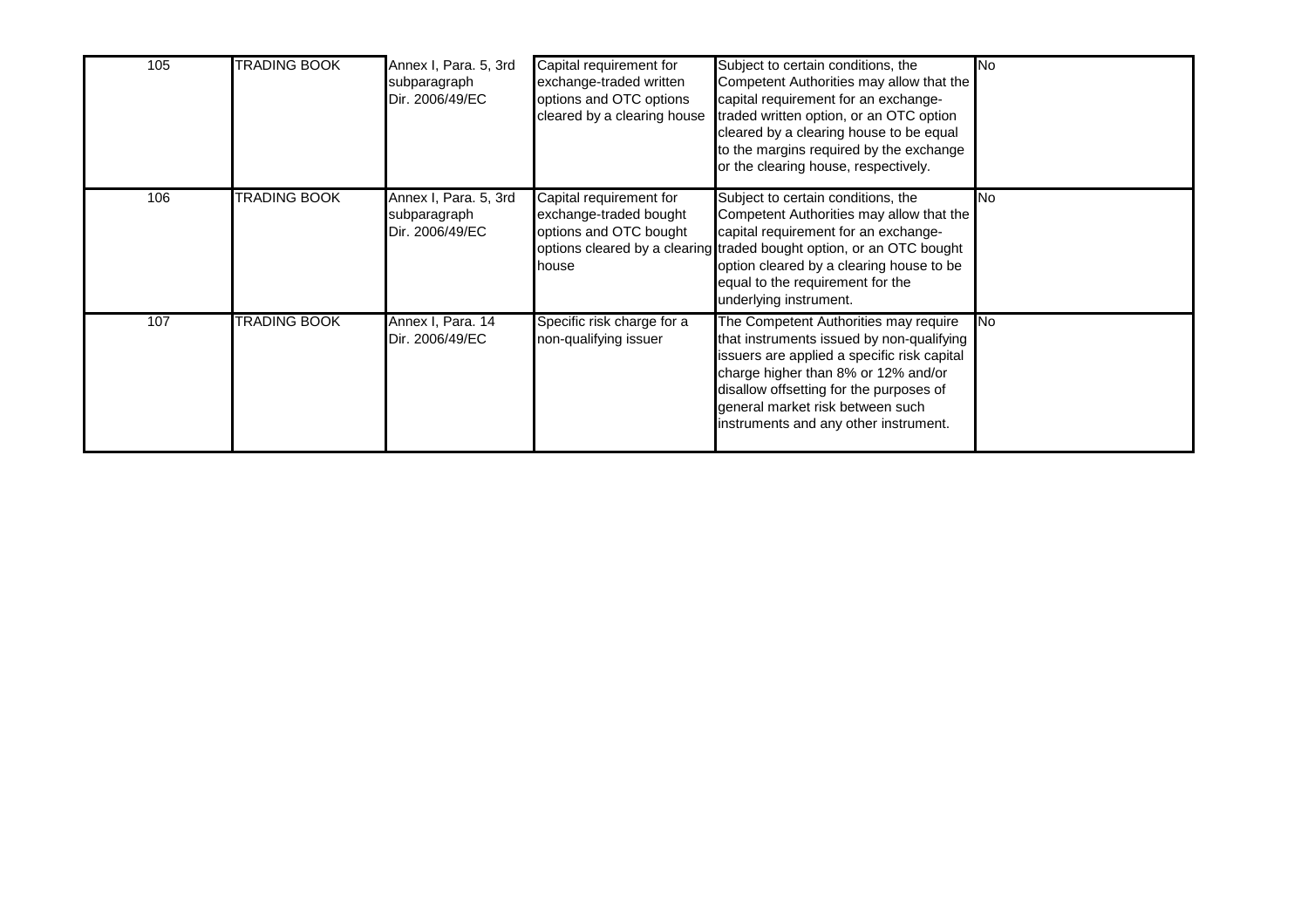| 108 | <b>TRADING BOOK</b> | Annex I, Para. 26<br>Dir. 2006/49/EC                      | Use of duration instead of<br>the standard system for<br>calculation of the general<br>risk of traded debt positions | The Competent Auhtorities may, either in Yes<br>general or on an individual basis, allow<br>institutions to use a system for calculating<br>the general risk for traded debt<br>instruments which reflects duration<br>instead of the system set out in the<br>directive. |                            |
|-----|---------------------|-----------------------------------------------------------|----------------------------------------------------------------------------------------------------------------------|---------------------------------------------------------------------------------------------------------------------------------------------------------------------------------------------------------------------------------------------------------------------------|----------------------------|
| 109 | <b>TRADING BOOK</b> | Annex I, Para. 35, first<br>sentence<br>Dir. 2006/49/EC   | Reduced specific risk<br>requirement for certain<br>equity portfolios                                                | The Competent Authorities may allow<br>certain equity portfolios to be assigned a<br>specific risk requirement of 2% instead of<br>4%.                                                                                                                                    | Yes                        |
| 110 | <b>TRADING BOOK</b> | Annex I, Para. 35 (last<br>sentence)<br>Dir. 2006/49/EC   | Alternative maximum weight<br>of an individual position in<br>an institution's equity<br>portfolio                   | The Competent Authorities may authorise Yes<br>that individual positions represent a<br>maximum of 10% of the total equity<br>portfolio (instead of 5% as in the<br>Directive), provided that the sum of such<br>positions do not exceed 50%.                             | Act No. 161/2002, Art. 109 |
| 111 | <b>TRADING BOOK</b> | Annex III, Para. 2.1,<br>last sentence<br>Dir. 2006/49/EC | Discretional use of net<br>present value for<br>determining the open                                                 | The Competent Authorities have the<br>discretion to allow institutions to use net<br>present value when determining their<br>position in currencies or gold open positions in currencies or gold.                                                                         | Yes                        |
| 112 | <b>TRADING BOOK</b> | Annex III, Para. 3.1<br>Dir. 2006/49/EC                   | Lower capital requirements<br>for closely correlated<br>currencies                                                   | The Competent Authorities may alllow<br>institutions to provide lower capital<br>requirements for positions in closely                                                                                                                                                    | Yes                        |
| 113 | TRADING BOOK        | Annex IV, Para. 7<br>Dir. 2006/49/EC                      | Definition of 'positions in the<br>same commodity'                                                                   | The Competent Authorities may regard,<br>in some cases, different but closely linked<br>commodities as the same, for the<br>purposes of calculating the position in a<br>commodity.                                                                                       | No                         |